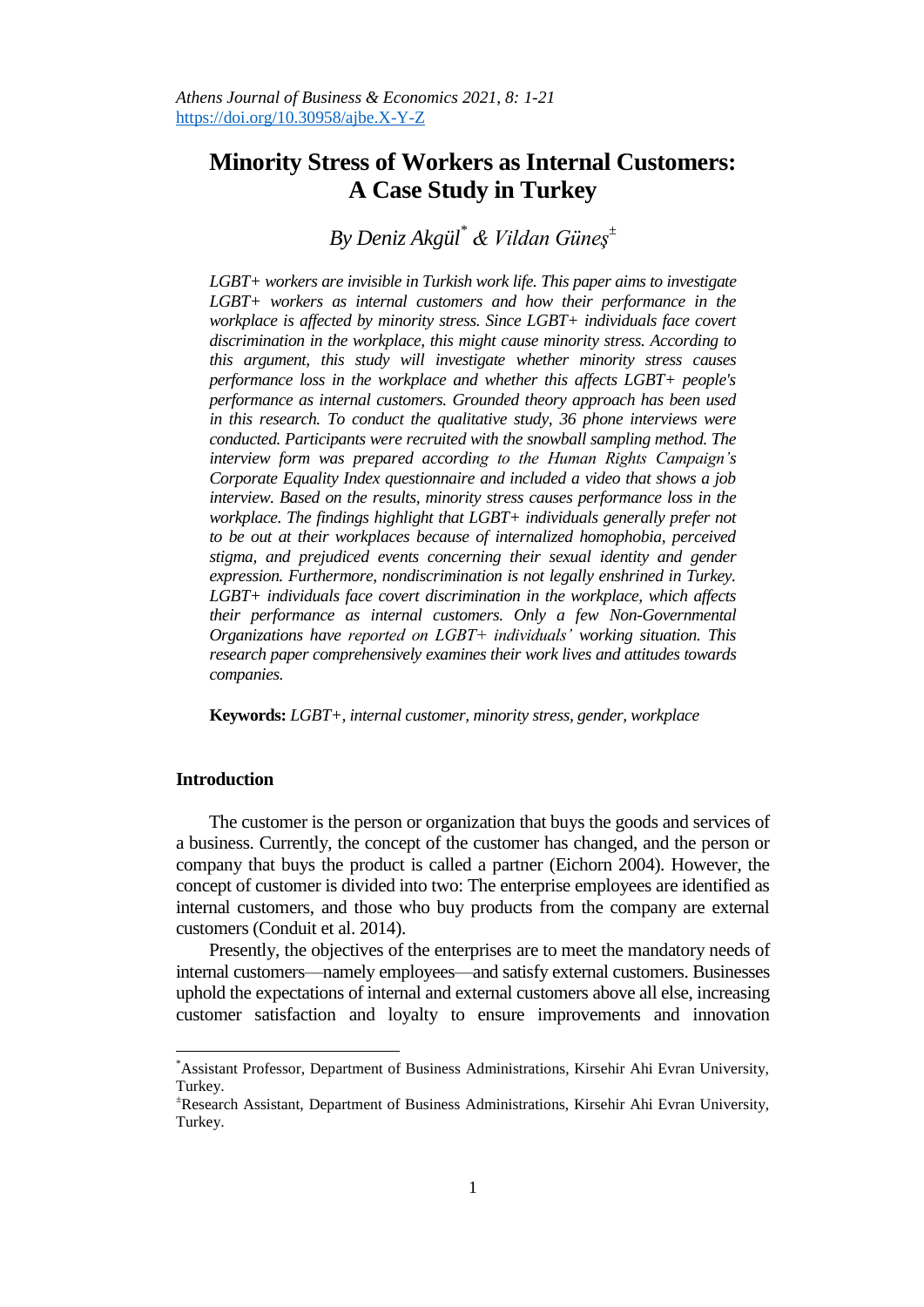$\overline{\phantom{a}}$ 

(Kağnıcıoğlu 2002). When  $LGBT+$ <sup>1</sup> individuals are employees of enterprises, the first problem they encounter in the workplace is discrimination or microaggressions. In the literature, the concept of discrimination is defined as treating an individual in an unfair way, which is different from other individuals in similar circumstances but not rationally justified (Van-Laer and Janssens 2011). In this context, LGBT+ employees are exposed to discrimination based on sexual orientation and gender expression, decreasing their job satisfaction and productivity. Discrimination based on sexual orientation, also known as "heterosexism" (Waldo 1999, Smith and Ingram 2004), encompasses the range of negative attitudes arising from homophobia against individuals and groups with sexual orientation identities other than heterosexuality.

In Turkish literature, the social and working life of LGBT+ individuals is discussed by analyzing discrimination in every aspect of their lives. The biggest problem of LGBT+ individuals in working life is the issue of visibility. If coworkers apprehend that they are members of the LGBT+ community, they might face discrimination (Tang and Yu 2021). Still, if their sexual orientation and gender expression apparent are not apparent and not understood by the companies they apply or work with, they can partially work freely (Opall 2021). However, once their identity becomes evident in their working life, it will become more difficult (Özbek 2017). The discrimination they face in working life is likely to manifest itself in cases such as not being invited to a job interview, not being hired, being dismissed, getting low pay or no compensation, getting a lowperformance rating, not getting a promotion, or postponement, having rights curtailed, having duties changed, and so on (Öner 2015). Furthermore, Antidiscrimination legislation covering sexual and gender identity does not exist in Turkey, so LGBT+ rights are not protected.

According to Tejeda, even in safe and LGBT+-friendly businesses, people can express adverse reactions towards gays and lesbians. The insecure environment for the lesbian and gay employees also causes minority stress related to exposing their identity. In such work environments, LGBT+ workers try to hide their identity to avoid hostile and unwanted reactions. In this context, LGBT+ employees have various adverse reactions to discrimination based on their sexual orientation or gender expression in their workplace (Tejeda 2006, Burchiellaro 2021). Brooks (1981) and Meyer (1995) explain the theory of minority stress to explain the stress LGBT+ workers face in many countries.

The socio-political climate in Turkey and discourses towards LGBT+'s also affect their work lives. To ensure social coexistence, these people should be given free working environments. LGBT+ individuals are not different from non-LGBT+ individuals. They deserve to be treated as equal to other employees without prejudice. The satisfaction of LGBT+ employees -which is increasing day by day for businesses- as internal customers also strongly affect the external

<sup>&</sup>lt;sup>1</sup>There are several terms for LGBT+. The latest term is LGBTOIA+ which stands for lesbian, gay, bisexual, transgender, queer, intersex, and asexual. The "+" sign is a placeholder to recognize this is a burgeoning community that is constantly in flux as they access and/or create the words they need to represent their lived experiences more fully and accurately. In terms of clarity and simplicity, LGBT+ is used in this research.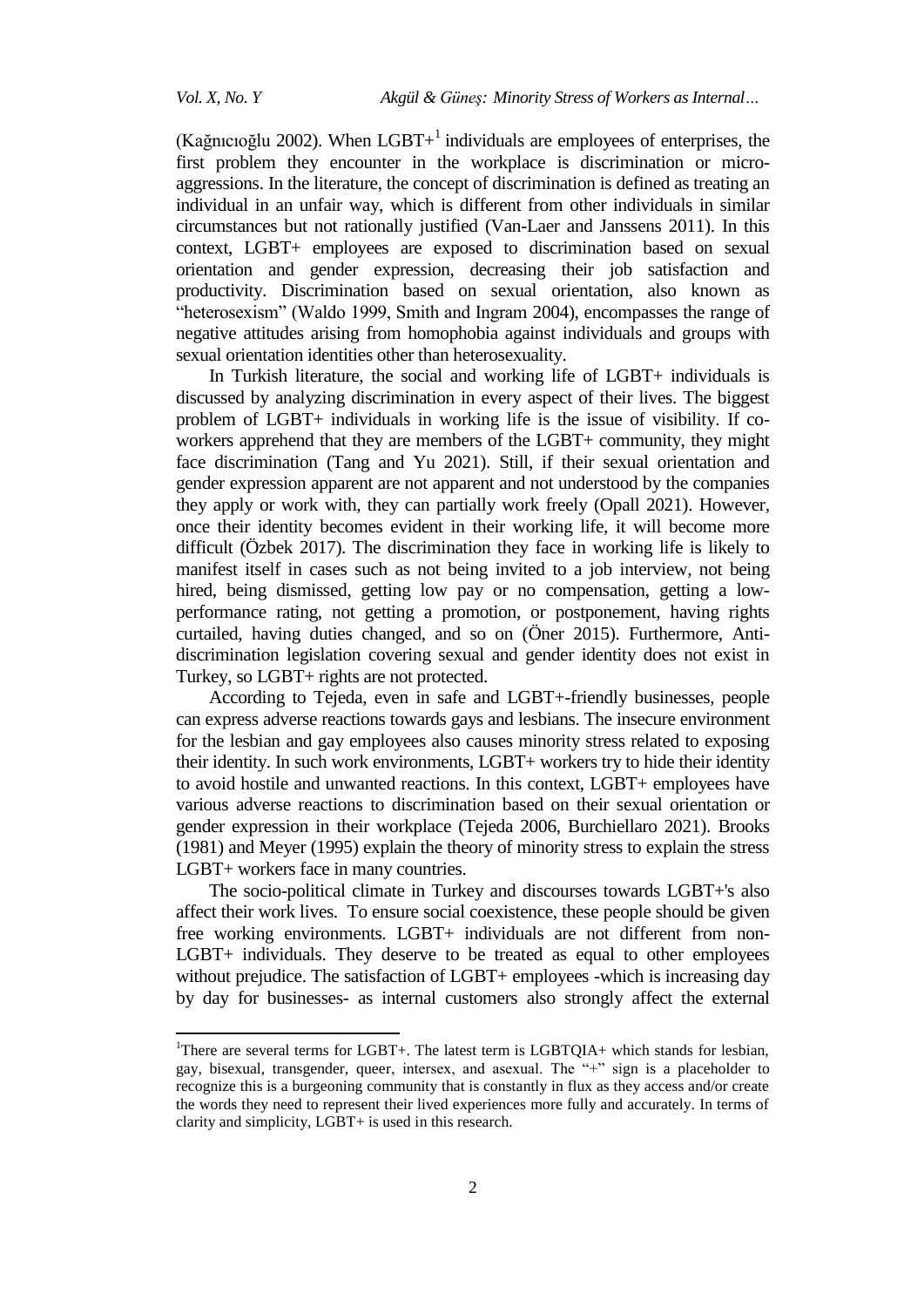customer satisfaction. The purpose of this paper is to investigate LGBT+ workers as internal customers and how their performance in the workplace affects minority stress. Since LGBT+ individuals face covert discrimination in the workplace, this might cause minority stress. According to this argument, this study will investigate whether minority stress causes performance loss in the workplace and whether this affects LGBT+ people's performance as internal customers. Even being LGBT+ is taboo in Turkey; being an LGBT+ worker is harder than this. This community needs to be heard. If this study can reveal the minority stress and feelings that LGBT+ employees experience in their workplaces, it may encourage workplace owners to take precautions against the negativities experienced and to engage in activities aimed at ensuring external customer satisfaction through internal customer satisfaction.

### **Literature Review**

# *Internal Customer*

Internal marketing was first introduced by Berry (1981, p. 34) as "viewing employees as internal customers, viewing jobs as internal products, and then endeavoring to offer internal products that satisfy the needs and wants of these internal customers while addressing the objectives of the organization". Employees in the businesses are seen as internal customers and the labor is seen as a product (Berry 2002, p. 67). According to Varey and Lewis (1999), internal marketing aims to attract and retain "service-oriented", "customer-conscious" employees to help the perceived service quality and effective foreign marketing of the enterprise as a way of providing a competitive advantage to businesses. Even in sustainability issues satisfied internal customers are willing to volunteer their time on organizations activities (Munro and Arli 2020)

Greene et al. (1994, p. 8) defined the recruitment and retention of the best employees as internal marketing by applying the marketing philosophy and practice to the employees who serve external customers. Motivating the employees, coordinating the relations of different functions, and being customer-oriented is at the center of the internal marketing strategy (Rafiq and Ahmed 2000, p. 451). If the organization provides strong relations between the peer or organization as a whole, the internal customers should experience psychological connectedness (Grace et al. 2017). Accordingly, it can be said that external customers' satisfaction is related to the performance of internal customers (Lings 2004, pp. 409–411). In this way, it is necessary to consider the relationship between internal and external customers in evaluating the relationship between the business and the customer. The attitude of satisfied internal customers towards external customers will ensure that customers are satisfied. Satisfied customers will increase the financial performance of the business (Øgaard et al. 2008, Bai et al. 2006, Güven et al. 2005).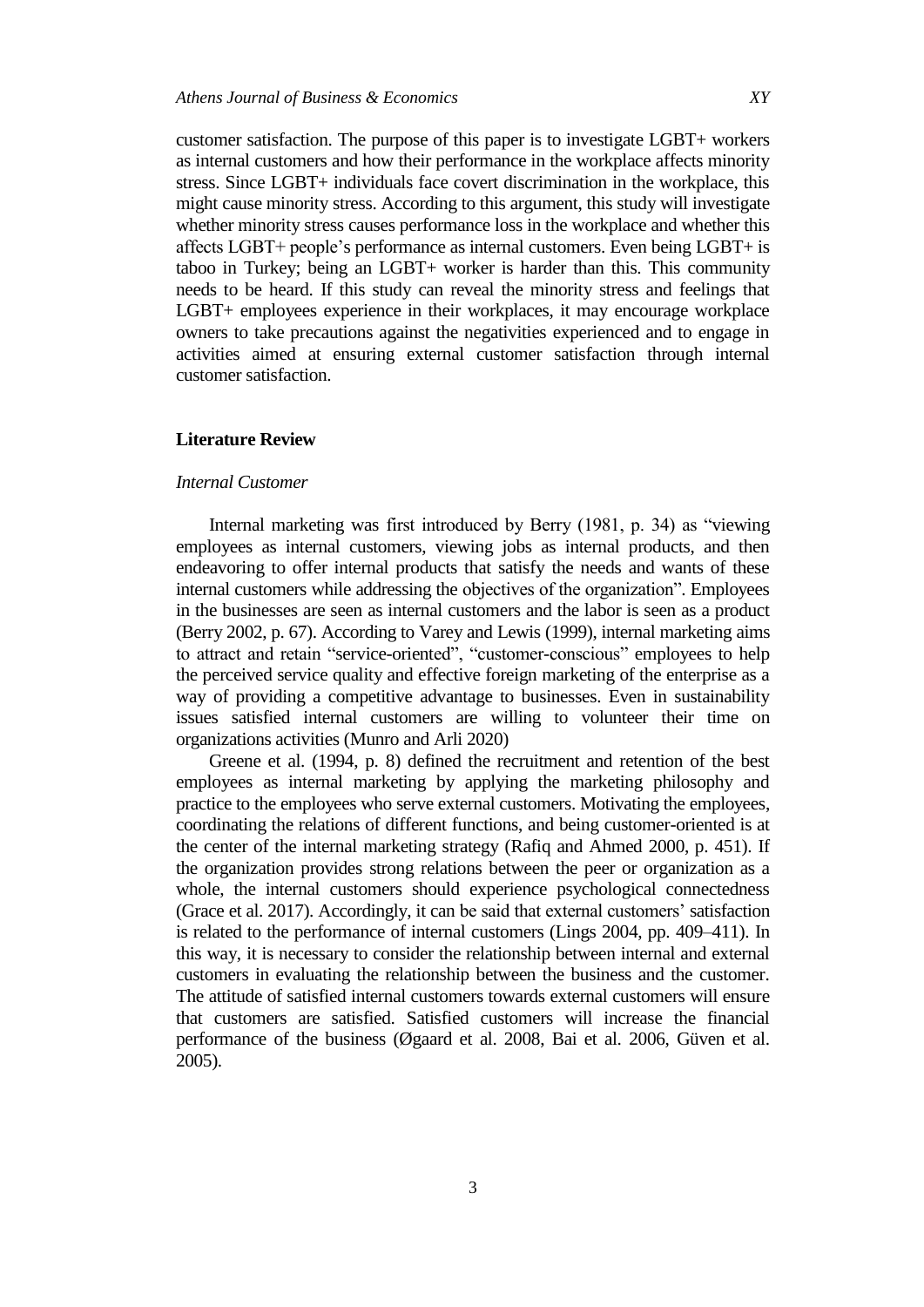### *Minority Stress Theory*

Minority stress is defined as psychosocial stress resulting from minority status (Brooks 1981). This concept is based on the premise that LGBT+ individuals, like members of other minority groups, are subjected to the chronic stress associated with being stigmatized. Brooks developed the minority stress concept for the psychological consequences of discrimination and prejudice. Brooks claimed that the subordinate status attributed to minorities leads to an increase in stressful life events (e.g., discrimination), leading to a lack of self-confidence and diminishing security and causes performance loss in the workplace (Waldo 1999, p. 220). Meyer identifies the categories of minority stress and thus took Brooks' work a step further. According to Meyer (1995), minority stress is not about having a lower status but refers to conflicting ideologies that cause stress. Meyer's conceptualization includes three sub-categories; Internalized homophobia, perceived stigma, and prejudice events.

Minority stress theory defines stress processes, including bias experiences, rejection expectations, hiding, concealment, internalized homophobia, and healing coping processes (Meyer 2013). In this study, Meyer's conceptualization is used to analyze the discrimination and job satisfaction of the interviewees. Using Meyer's (1995) minority stress theory, researchers have revealed the adverse personal effects of discriminatory experiences and minority stress processes on LGBT+ individuals (Meyer 2003). LGBT+ victimization has been associated with worse mental health outcomes in the workplace (e.g., Velez et al. 2013) and decreased job satisfaction and commitment (e.g., Ragins et al. 2007). In the work environment, the individual needs to adapt to such conditions as homophobia or sexual stigmatization, but these conditions cause significant stress that affects LGBT+ employees' physical and mental health (Herek and Garnets 2007, Dohrenwend et al. 1992). In this context, there is a decrease in job satisfaction.

Öner (2017) found that even in the most secure business environments for lesbian and gay minorities in Turkey, lesbians and gays experience the minority stress differently than their heterosexual counterparts. In Turkey, white-collar lesbian and gay employees spend much more energy than heterosexual individuals to survive in the business environment, not to experience a decline in job satisfaction and job success, as in other areas (Öner 2017).

According to Kaos GL's (an association for LGBT+) report (2017), LGBT+ individuals must deal with many difficulties ranging from being unable to find jobs because of their identities and hiding their identities in workplaces, experiencing discrimination because of their identities and being fired. In this context, these individuals face the obstacle of invisibility because they fear losing their jobs, yet the employed or unemployed LGBT+ individuals fear that they will not find a job (Ragins and Cornwell 2001). According to the American Psychology Association's (2018) fact sheet report, 42% to 68% of LGBT+ individuals experience employment discrimination (Badgett 2012). Furthermore, 47% of transgender reported that they were also discriminated against in employment, experienced expulsion, and were denied promotions. More than 25% reported losing their jobs due to discrimination based on gender expression (Grant et al.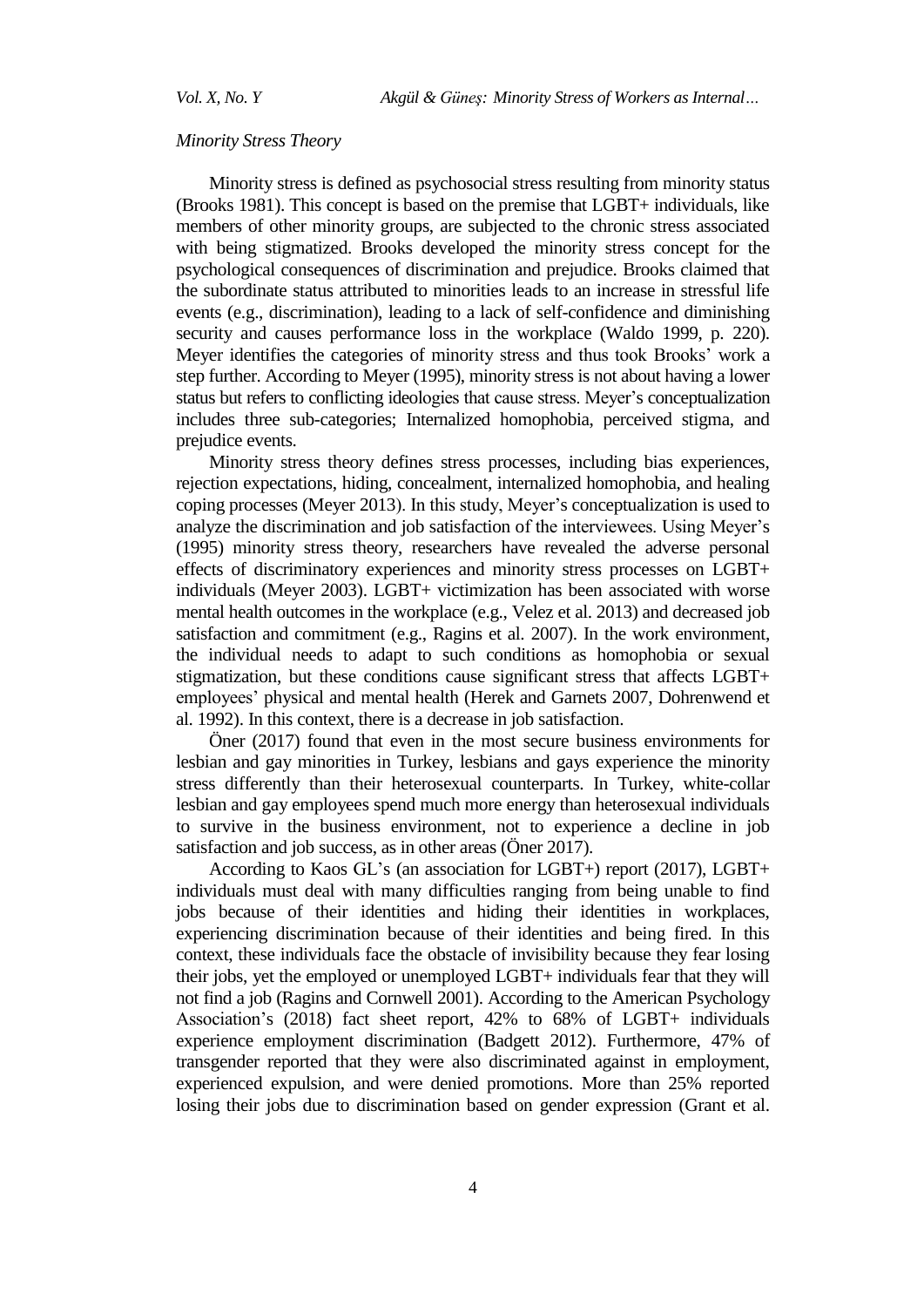2011). Although they showed more success, many employees said they received late promotions or did not receive promotions. 90% of transgender people reported that they faced harassment, maltreatment, or discrimination in the workplace due to their gender expression (Grant et al. 2011, Griffith and Hebl 2002). LGBT+ individuals work for lower wages than employees with similar training and experience. Male members of the LGBT+ community earn less than heterosexual males, and lesbians make less than heterosexual women (Doğan 2015, Ragins 2004). Therefore, it seems that even LGBT+ employees working in LGBT+ friendly workplaces are not exempt from the negative consequences arising from the lack of protection against discrimination in the labor market (Yılmaz and Göçmen 2016).

# **Design and Methodology**

#### *Research Model*

As we stated above, internal customers' performance is affected by their satisfaction in the literature review. Moreover, minority stress has an influence on the satisfaction level for LGBT+ workers (Figure 1).

#### **Figure 1.** *Research Model*



#### *Participants and Procedure*

Given the goal of explicating LGBT+ workers as internal customers and learning how discrimination and equality policies affect their attitudes, in-depth interviews were planned as the primary research technique. Nevertheless, due to the sensitive circumstance of LGBT+ individuals in Turkey, many interviewees did not want to conduct face-to-face interviews. Therefore, structured interviews were created, and potential participants responded to the questions via phone calls, and the researcher wrote down the participants' answers. This is one of the limitations of this research. Because there is no face-to-face connection, interviewers cannot get the preliminary information relayed through a respondent's body language (Irvine et al. 2013, Newman et al. 2002). However, due to the sensitive circumstances, this limitation is accepted. For further research, interviewees who accept face-to-face interviews will be identified.

The participants took part in the research voluntarily and did not receive any rewards for their contribution. Interviews have been completed between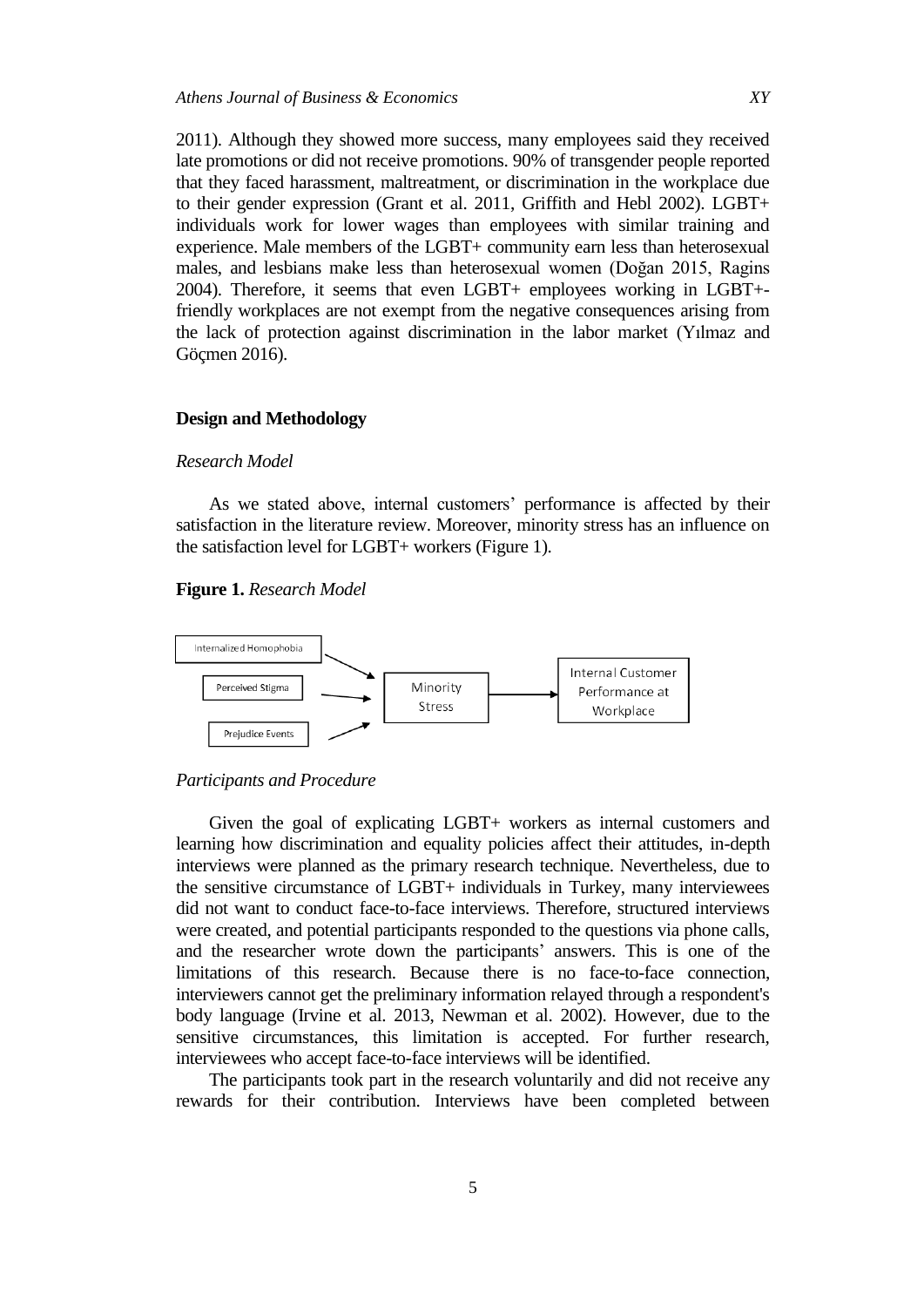$\overline{\phantom{a}}$ 

September-December 2018. The participants were chosen with a snowball sampling method. An invitation e-mail that contained instructions for the research was sent to employees' work e-mail addresses based on their friends' recommendations. This e-mail also explained the procedure and aims of this study and guaranteed the anonymity of the results. The e-mail also contained an approximately 5-minute video that had a short part of an episode of a well-known soap opera, *Avrupa Yakası,* which includes a scenario about a man in the job interview who was accused of being LGBT+ and lost his potential job. Participants were asked to watch the video before the phone interview.

For the study, 485 LGBT+ workers were invited. The interviewees were chosen using criteria and snowball sampling (Teddlie and Yu 2007). The starting worker of the sample is a well-known representative of the LGBT+ community; however, their name and organization cannot be disclosed due to the confidentiality rule. A total of 80 phone calls were made in Turkish, but 44 interviewees wanted to withdraw from the research during their phone call, so they were removed. The researchers have discussed the reason why interviewees withdrew from the interviews. Reasons given by interviewees ranged from fear of being exposed, not being interested in the questions, or being abroad at that moment and not available. However, most of the participants who withdrew from the interview said that they had participated in this kind of research before but considered it a waste of time in Turkey. Therefore, they did not want to spend time on this interview.

Thirty-six of them finished the interview with enough answers to evaluate. Phone calls lasted 30-45 minutes, yielding almost 120 pages of typed transcript. All 36 of them were sent a consent form, and they chose to sign them electronically with their nicknames. The main aim of the interview was clarified at the beginning of each phone call. Anonymity and confidentiality of the results were guaranteed. The results were analyzed with the ATLAS.ti qualitative analysis program.

The interviews and the transcriptions of these interviews have been completed in Turkish. First-cycle coding completed in Turkish as well. After second-cycle coding translation to English has been made for the quotations. After the translation made by the researchers, an English native speaker who is also a member of LGBT+ community check for the translation and made the corrections according to maintain the internal relevance.

The questions were primarily based on the questions from the Human Resources Campaign (HRC)'s Corporate Equality Index (CEI) questionnaire. Launched in 2002, CEI is the first internationally recognized benchmarking report for enterprises to measure their level of involvement in LGBT+ awareness against their competitors. The process of being certified as an LGBT+-friendly company by the CEI is one of the best practices to meet the needs of its employees and ensure that LGBT+ employees are treated fairly in the workplace<sup>2</sup>. According to

<sup>&</sup>lt;sup>2</sup>Using the CEI, in 2018 the HRC gave the label of "the best place to work for LGBT Equality" to 609 companies that had a 100% rating, as they met each criterion in the research. According to CEI criteria, employers with the highest scores are spread throughout almost every sector and area in the United States and other regions where they do business. 59% of CEI-rated employers have global operations, and 98% of their work protection based on sexual orientation and gender expression in their international activities.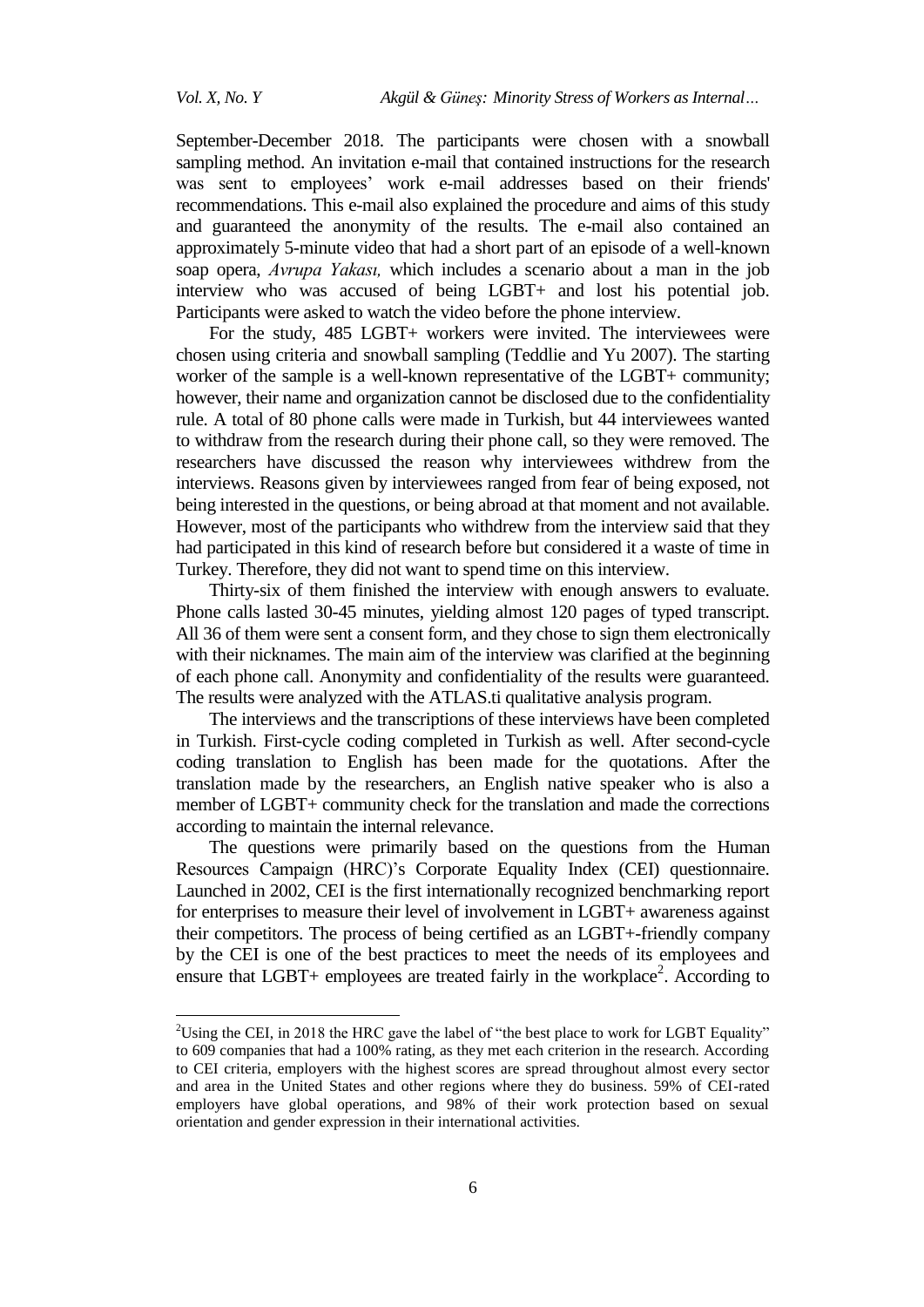Tayar's (2017) work on diversity ranking systems, there are 12 rankings worldwide. Only two of them -the USA and Italy (Tayar 2017, p. 199)- include nondiscrimination questions. The researchers asked for both questionnaires from the institutions, but HRC was the only one that sent the entire questionnaire. The CEI questionnaire covers nondiscrimination protections, including those for contractors in the US, and prohibition of philanthropy where non-religious organizations discriminate against LGBT+ people (Human Rights Campaign 2015); therefore, the questions were adapted into open-ended questions. Following HRC's questionnaire, a list of questions and prompts for the interviews were created. Although a discussion guide was followed, the interviews also aimed to let interviewees describe their own experiences. The interviews began with a general question that asked informants about their experiences of "being out with their gender identity and sexual orientation". Probes followed this general question to discern their feelings about other people's reactions to their gender expression or sexual orientation. After that, they were asked about their experiences in the hiring process and work atmosphere as LGBT+ workers. Finally, they were asked how they felt about the guy in the video and whether they had faced anything like that in their interviews. The discussion guide included 7 demographic and 19 indepth questions.

The 36 participants work in several industries, including education (4), entertainment (2), food (7), public (1), health (5), Civil Society Organizations (3), and several areas of the private sector (14). The sample also included a range of sexual orientations and gender identities. Each participant was assigned to a sexual orientation and gender identity according to his/her identification. Accordingly, the participants are queer (7), bisexual (6), trans-women and trans-men (5), lesbian (3), gay (11), asexual (1), intersex (1), and pansexual (2). Half of them have been working for less than one year in their companies. In all, 36% of them have been working there between 1-3 years, and the rest have worked more than four years at their company. Nearly half of the participants (47.2%) work in small companies with 1-50 workers, while 25% work in companies with more than 501 people.

To ensure the trustworthiness of the data, overt relationships with participants were created and anonymity of the results was assured. In order to maintain internal validity, and in consideration of the environment for data collection, two of the participants were asked to confirm the results. They confirmed that the results were consistent in itself and constituted a meaningful whole. At the same time, the data were checked by two academics who had previously worked on this topic.

For external validity, the research sample, data collection process and data collection environment were defined in detail before the research commenced. The results of this research are available for application in similar environments and in other countries (Başkale 2016) Furthermore, recommended interview techniques such as probing the participants were used. The second issue regarding data quality is an interpretation of the results. To ensure the accurate interpretation of the experiences of the participants, enough time was reserved for clarifying the codes. One of the participants, a leader in one LGBT+ association, was asked to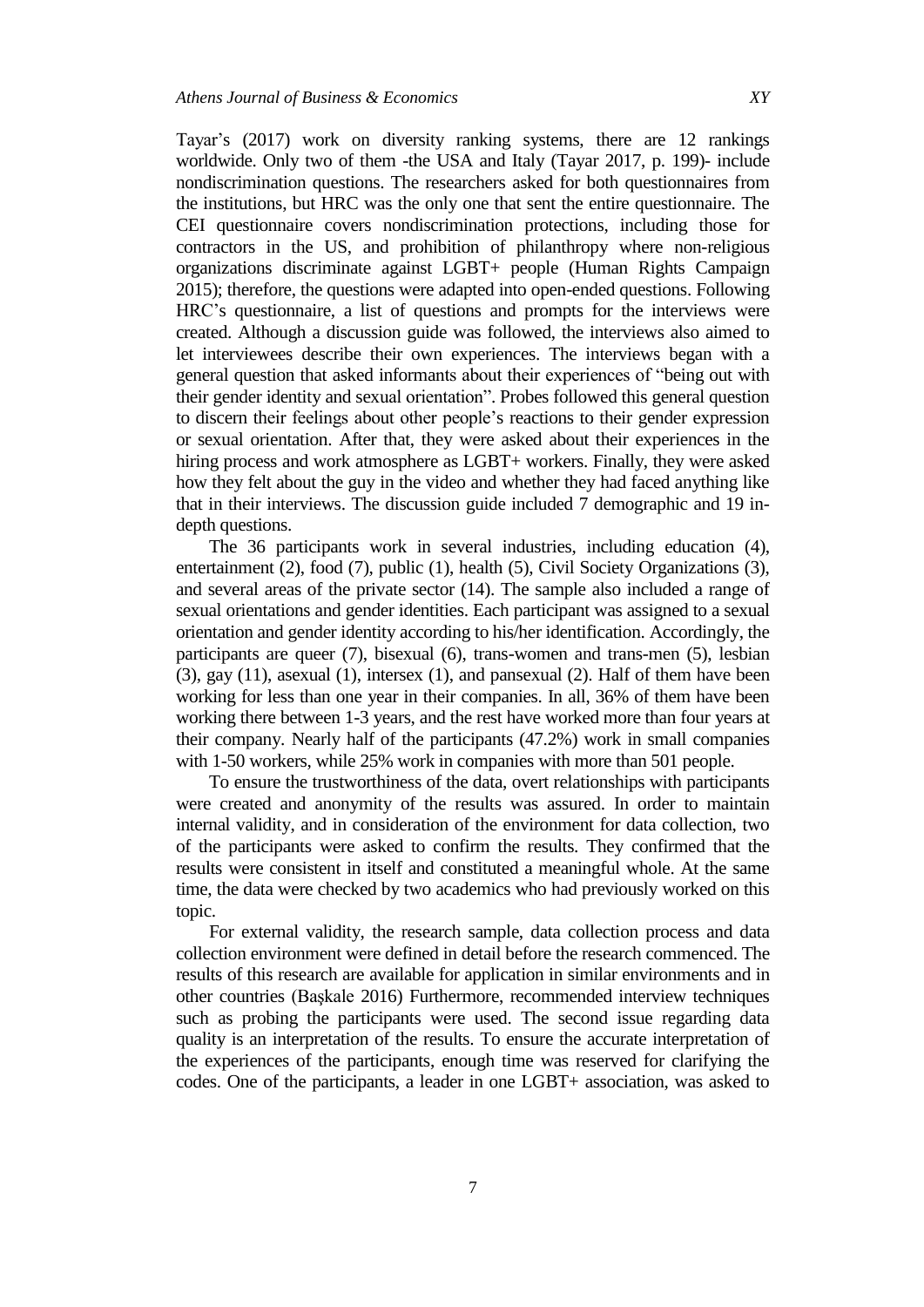read the results. She/he said that the findings are consistent with what she/he had stated in the interview (Wallendorf and Belk 1989).

#### **Findings**

This research has been designed based on the grounded theory. Grounded theory is a systematic methodology that involves the application of inductive reasoning and also involves the construction of hypotheses and theories through the data itself. So the ideas and concepts are emerged from the data that has been collected (Sbaraini et al. 2011). So the grounded theory is well suited for understanding social processes which have attracted little prior attention (Milliken and Schreiber 2012). The reason why the grounded theory has been used in this research is that the previous research about LGBT+ workers and the assumption of them to be internal customers is lacking in depth and need new point of view on this topic. So the process of job interviews can be specified and understood in the LGBT+ communities' point of view.

According to the grounded theory, predetermined classifications for codes, themes, and categories were not used to clarify the interviewees' understanding of discrimination and minority stress as internal customers. At the first stage of the study, data collection and qualitative data coding were conducted. The themes arose from the first stage, descriptive and in-vivo coding (Miles et al. 2014). To facilitate the analysis, these codes were organized into second-cycle systematic patterns as themes. (All relations between categories and codes can be seen at network analysis in Figure 2). Based upon the grounded theory, the main themes were derived from the interviews as Table 1.

| <b>Themes</b>                                     | <b>Related Variable</b>                              | Literature                |
|---------------------------------------------------|------------------------------------------------------|---------------------------|
| general feelings when being out                   | Internal Customer Performance at<br>Workplace        | <b>Waldo 1999</b>         |
| application process                               | <b>Minority Stress</b>                               | Meyer 1995<br>Ragins 2004 |
| interview process                                 | <b>Minority Stress</b>                               | Meyer 1995<br>Ragins 2004 |
| hiring process                                    | <b>Minority Stress</b>                               | Meyer 1995<br>Ragins 2004 |
| working area attitudes                            | Internal Customer Performance at<br>Workplace        | <b>Waldo 1999</b>         |
| general company attitude<br>towards LGBT+ workers | <b>Internal Customer Performance at</b><br>Workplace | <b>Waldo 1999</b>         |

**Table 1.** *Themes and Variable Relations*

The findings revealed that LGBT+ internal customers in Turkey are hesitant to be out at every stage of their work lives. However, NGO workers are freer to be out than corporate workers. Psychological interpretations of these findings were made according to the minority stress theory (Brooks 1981, Meyer 1995). As seen in the network analysis in Figure 2, there are many connections between the application process, interview process, and hiring process.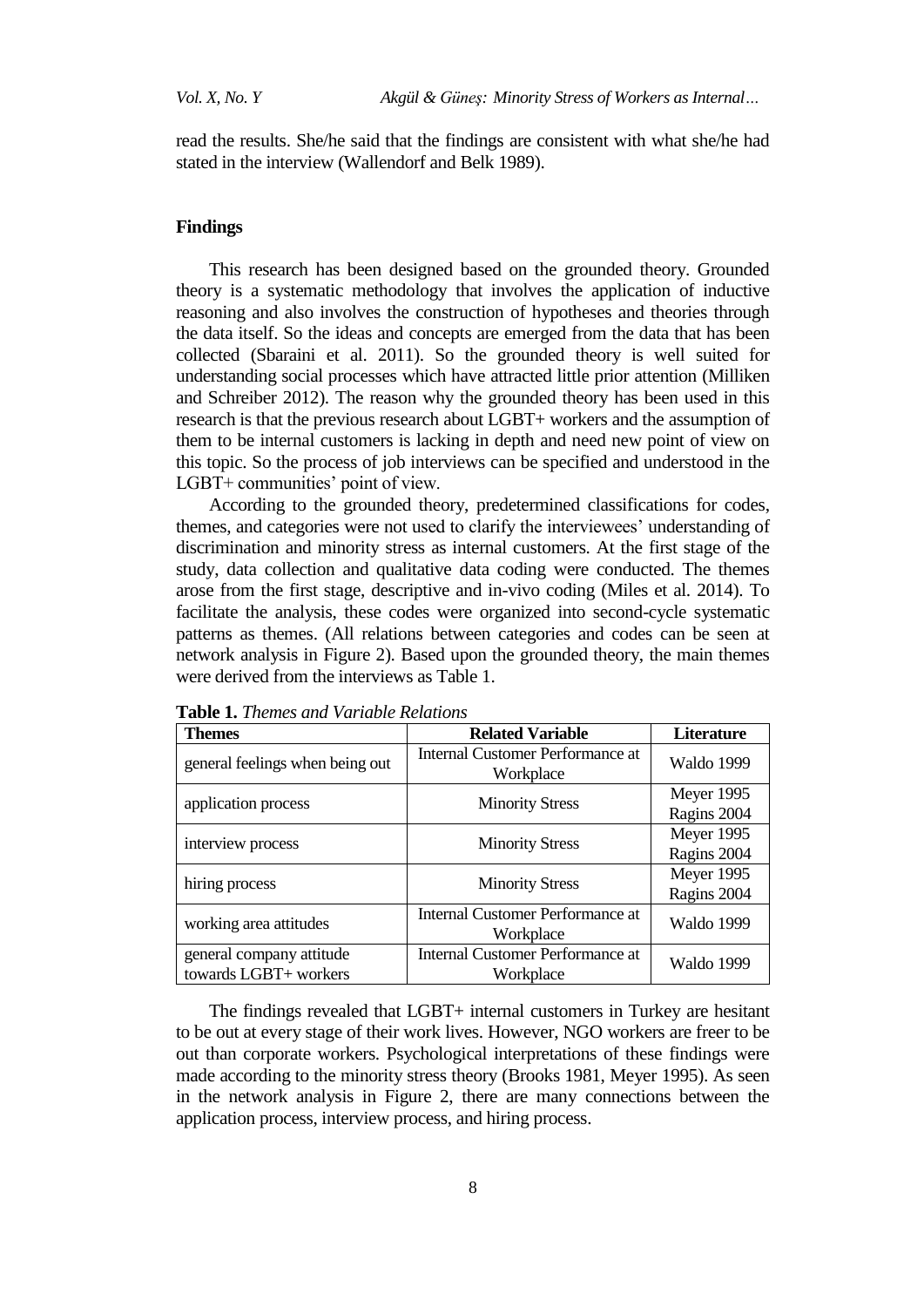# **Figure 2.** *Network Analysis of Data*

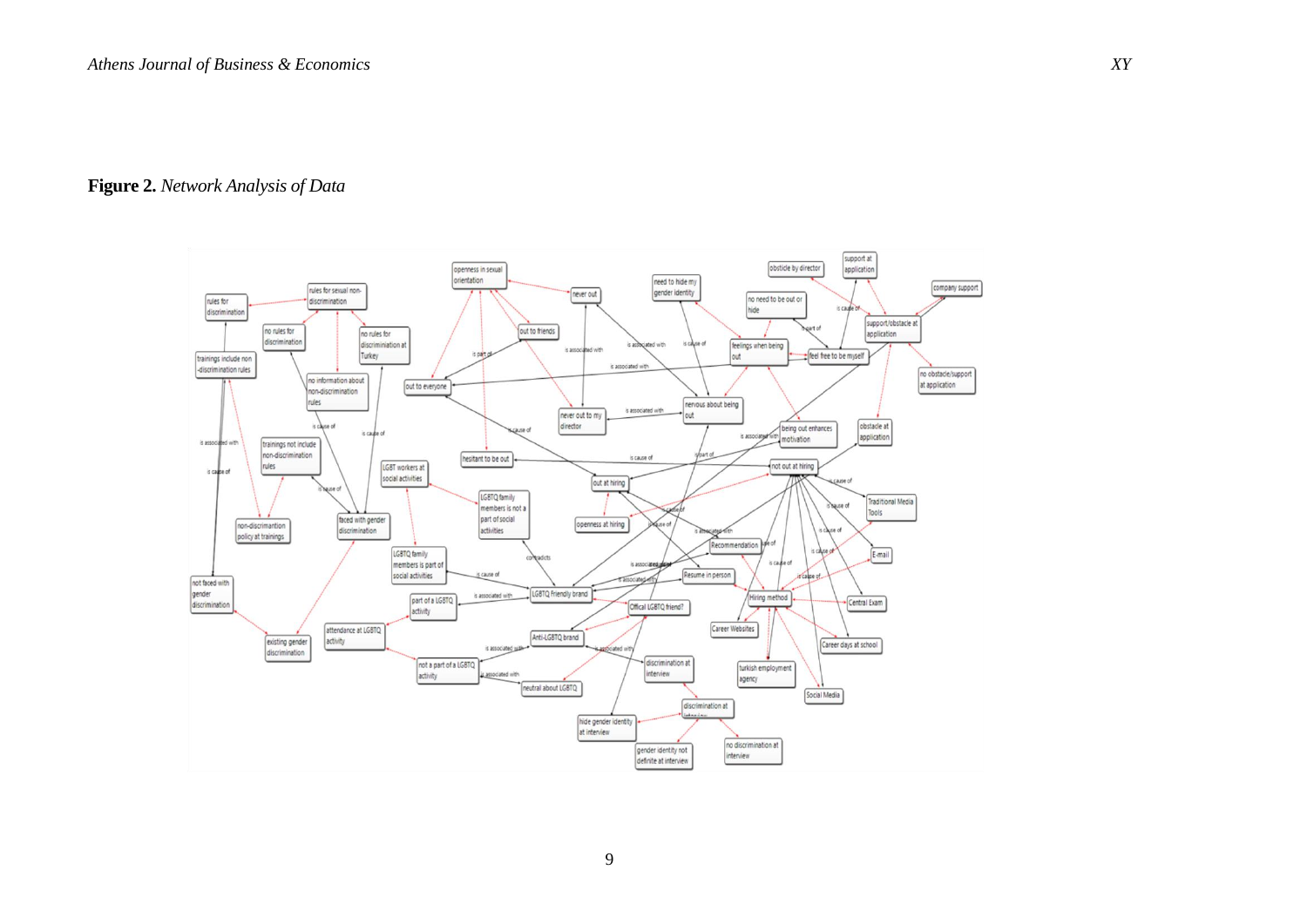$\overline{a}$ 

# *General Feelings when Being Out*

The discussion of the questions about being out reveals that participants generally do not openly discuss or express their sexual orientation and gender identities at their companies. This might be explained by the fact that conservatism<sup>3</sup> is culturally dominant.

Respondent (R): I cannot explain that I am gay. A few years ago, maybe I could, but not now…This might be explained by the socio-political context that is becoming increasingly conservative. Also, human rights are decreasing day by day in this country. (Arthur, gay man)

R: I don't need to be out, actually. I can hide my sexual identity, obviously... My company is close to the government, so they need to look conservative. How could they employ a queer? (Ivy, lesbian)

R: I am really nervous about being out at my job interviews. I feel weird about it. I prepared potential answers to potential questions about this issue to not affect my interview performance. Also, it needs to be consistent with my attitudes after hiring. (Olivia, trans woman)

As internal customers, the motivations of all workers are so crucial for the company. Furthermore, as a respondent has stated, "being out enhances" motivation" for the LGBT+ worker.

R: Hiding your sexual orientation requires energy. And this consumes a person's soul. Being out enhances a worker's motivation, and leads to increased work efficiency. (Sally, lesbian)

R: I do not need to hide my sexual orientation. Actually, I repress my attitudes and clothing, but my colleagues know that I am gay, and it seems they don't have any problem with that. So, I feel blended into the crowd. Obviously, this motivates me; it means the company accepts me and I have to pay back to this attitude. I have to work hard for my company. (Jack, gay man)

According to the participants, being out at the beginning is associated with being out during the hiring process. If applicants feel supported during the application process, their motivation rises, and they feel free to be themselves. In all, 47% of participants are nervous about being out during a job search. Furthermore, 36% of them need to hide their sexual identities and are nervous about it. This shows that minority stress affects their mental well-being. Their minority identity and perceived stigma, which assumes that they carry the prejudicial pressures, affect the interview performance.

<sup>&</sup>lt;sup>3</sup>Turkish conservatism has a different meaning from conservatism in other countries. Conservatism in Turkey is predominately at odds with the established state structure, tending to be critical of the founding principles of the Turkish Republic whereas most forms of conservatism elsewhere tend to endorse the principal values of the state. Conservatism in Turkey inspired and strongly influenced by political Islam. Therefore, Turkish conservatism tends to be more socially conservative, religious, and in favor of centralized solid leadership. Governing party refers that their ideology is conservative democracy which is generally referred to as Turkish-style conservatism (Özkan 2016, Yavuz and Öztürk 2019).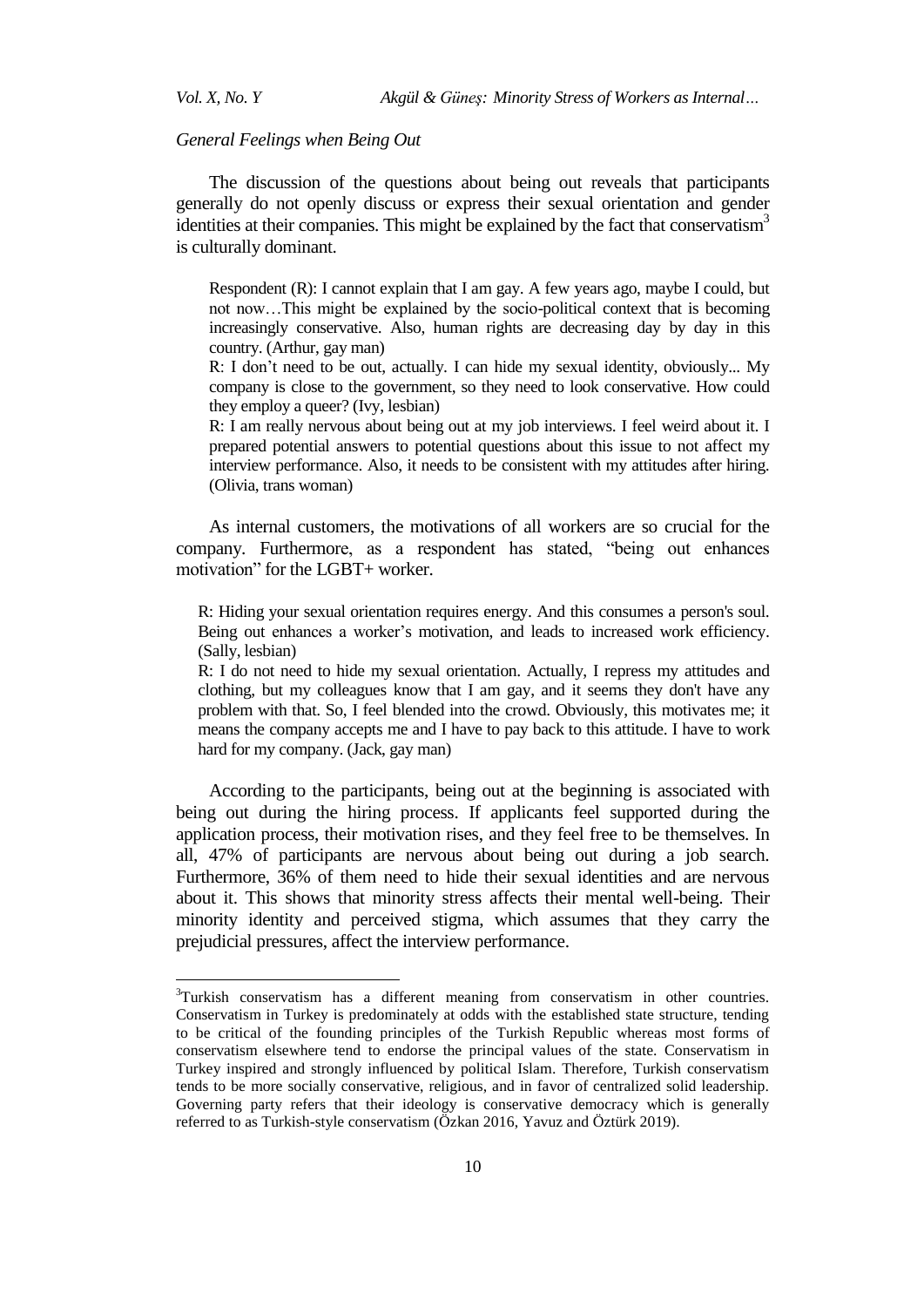#### *Application Process*

The respondents were asked which application channel they used. Most of them (39.5%) used recommendations by an acquaintance to apply. Only 2% used the Turkish Employment Agency and private employment offices. This finding highlights the lack of belief in the reliability of these channels and the suspicion of "profiling". The high number of participants searching for a job through recommendations from an acquaintance might mean that these participants look for a workplace that is relatively or LGBT+ friendly. Companies' social media posts also show their support for LGBT+. This helps LGBT+ applicants trust the company.

R: When I applied for my job, it said in the job advertisement that they have a nondiscrimination policy on the grounds of sexual identity. That really relieved me and made me feel enthusiastic. (John, gay man)

R: The first thing I do before I apply for the job is to look for their social media accounts. I saw their post about the Pride March. You cannot imagine how happy this made me feel. After this, I applied for the job immediately. (Harper, bisexual woman)

Participants stated that they felt supported during the application process if the firm was somewhat LGBT+ friendly. This is related to their openness to all their friends. If they are out to everyone, they might be out during the application process. In all, 77% of participants said that they saw neither support nor obstacles at the application stage. However, three participants said that they saw obstacles during their application because of the military service criteria.

R: When I saw the job advertisement, I noticed a sentence about nondiscrimination. At first, I was relieved, but a few sentences later, I saw "Men must complete military service" criteria. How on earth can I complete it? I am exempted from military service because I am trans. But how can I explain that? This means I am going to expose myself. So, I withdrew my application. (Mia, transwoman)

R: Hegemonic gender roles make me angry when I look for a job. They are looking for a "male specialist who upholds social morality". How can I apply for this job? I uphold social morality in my own ways, but not the ways they think are essential. I am gay, and I think that they don't want a feminine man specialist. (Oscar, gay man)

The results show that if the job advertisement gives a definite gender for the applicants, LGBT+ individuals get confused and may be hesitant to apply for the job. This also is associated with the company's general attitudes towards LGBT+ people. If the company is openly anti-LGBT+, no one from the LGBT+ community will apply for the job.

R: When I saw the job advertisement, I saw they look for a man who has experience in accountancy. According to my ID, I am a man, but when I look into the mirror, I don't see a man. I know that company very well; they are a fanatic anti-LGBT+ company. When Pride comes, they nearly curse us. The job is perfect; the salary is perfect; the company is prestigious but only for a straight man, unfortunately not for a gay man. (Arthur, gay man)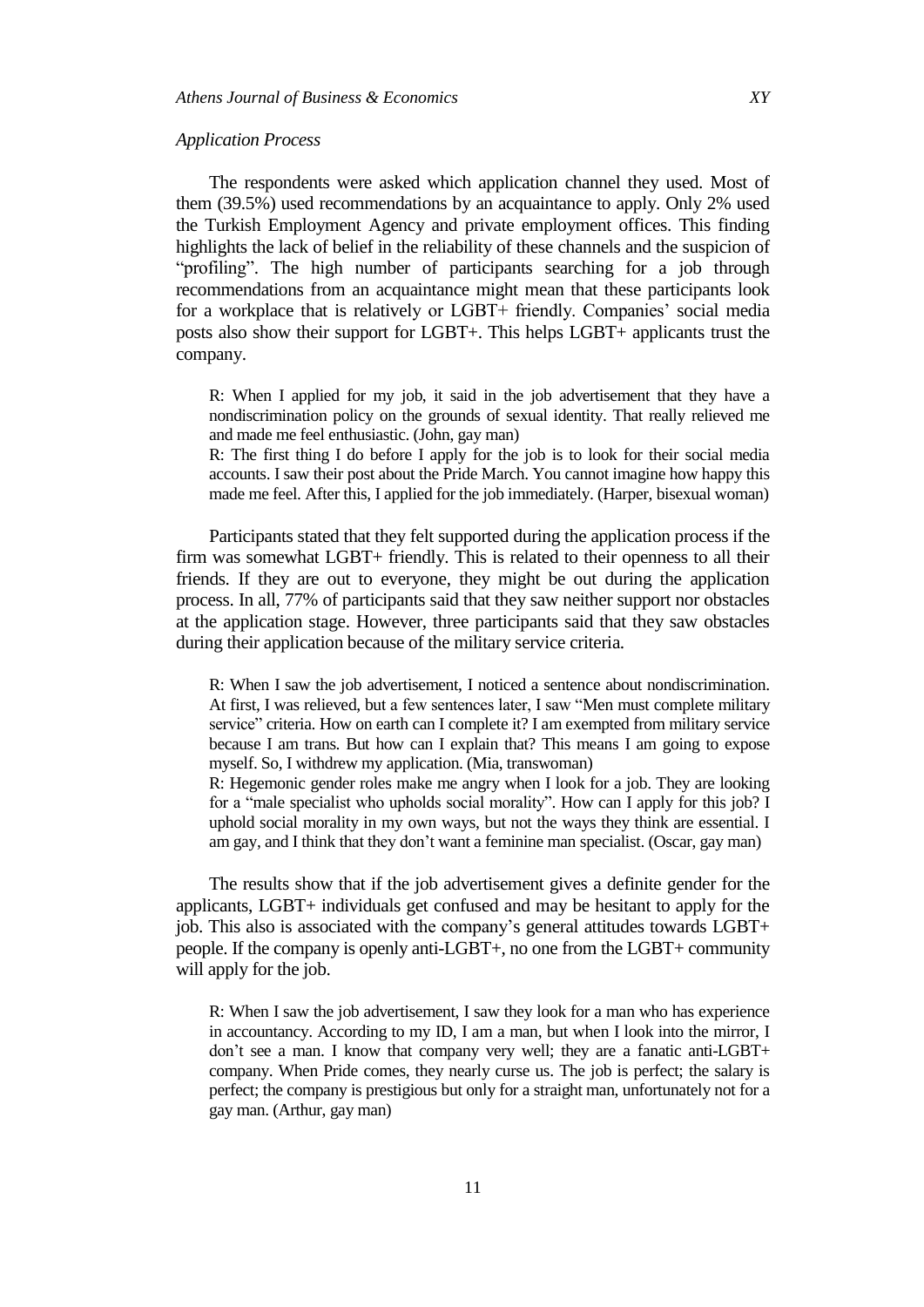*Vol. X, No. Y Akgül & Güneş: Minority Stress of Workers as Internal…*

On the other hand, the hiring method is another parameter used by LGBT+ workers. 38% of participants found their jobs via recommendations. The idea behind this is to be known before if their sexual orientation or gender expression is apparent. However, some participants want to be anonymous before the interview, applying for jobs through career websites (10%), social media (10%), and central exams for public institutions (15%).

R: I found my current job via my best friend. She is also lesbian like me. My friend gave information to the company about me before my application. So, I felt comfortable when I went to the interview. (Ivy, lesbian)

# *Interview and Hiring Process*

Most participants stated that they hid their sexual identity during the interview (42%) or that their sexual identity was not definite (36%). It is clear from their comments that they hid their sexual identity or gender expression because of their perception of social homophobia or how they would be treated if they carried the social labels attributed to LGBT+ individuals. These perceptions cause minority stress. During their job interviews, LGBT+ interviewees are asked questions about their lives that might expose their sexual identity or gender expression. To hide this, interviewees gave vague answers.

R: I need that job. I have a life too. During the interview, they asked me if I plan to marry…even though it is not appropriate to ask a straight person. Of course, I prevaricated, but I guess they understood the situation since I look more feminine than a straight guy. (Charlie, gay man)

R: I guess we lesbians are luckier than gays. They cannot discern our sexual orientation easily. That helps us cover ourselves during the interviews. They might think that we are masculine, but that's it. (Emily, lesbian)

The participants who said they were open during the interview process stated that they knew the company had a clear nondiscrimination policy. They also said that their interview performance was positively affected by it. They feel more confident during the interview because they do not need to hide their sexual orientation. This make them feel secure.

R: Before I applied, I asked on the phone whether it was a problem that I am a trans man. Still, they invited me to the interview  $(...)$  I know I am "the" expert, but it is good to know that they were interested in my work experience. (Leo, trans man) R: I'd been to several interviews before my current job. I am always open to interviewers about my sexual identity. A few of them told me that there would be a problem with my sexual identity because their boss is a bit conservative. (...) They accepted me for the job, but they only asked that I be careful about my outfits. I guess that is a fair request. (David, gay man)

It is clear from the interviews that when LGBT+ individuals are open in public, they generally are open at interviews and during the hiring process. It seems that being out at interviews motivates and increases people's moods during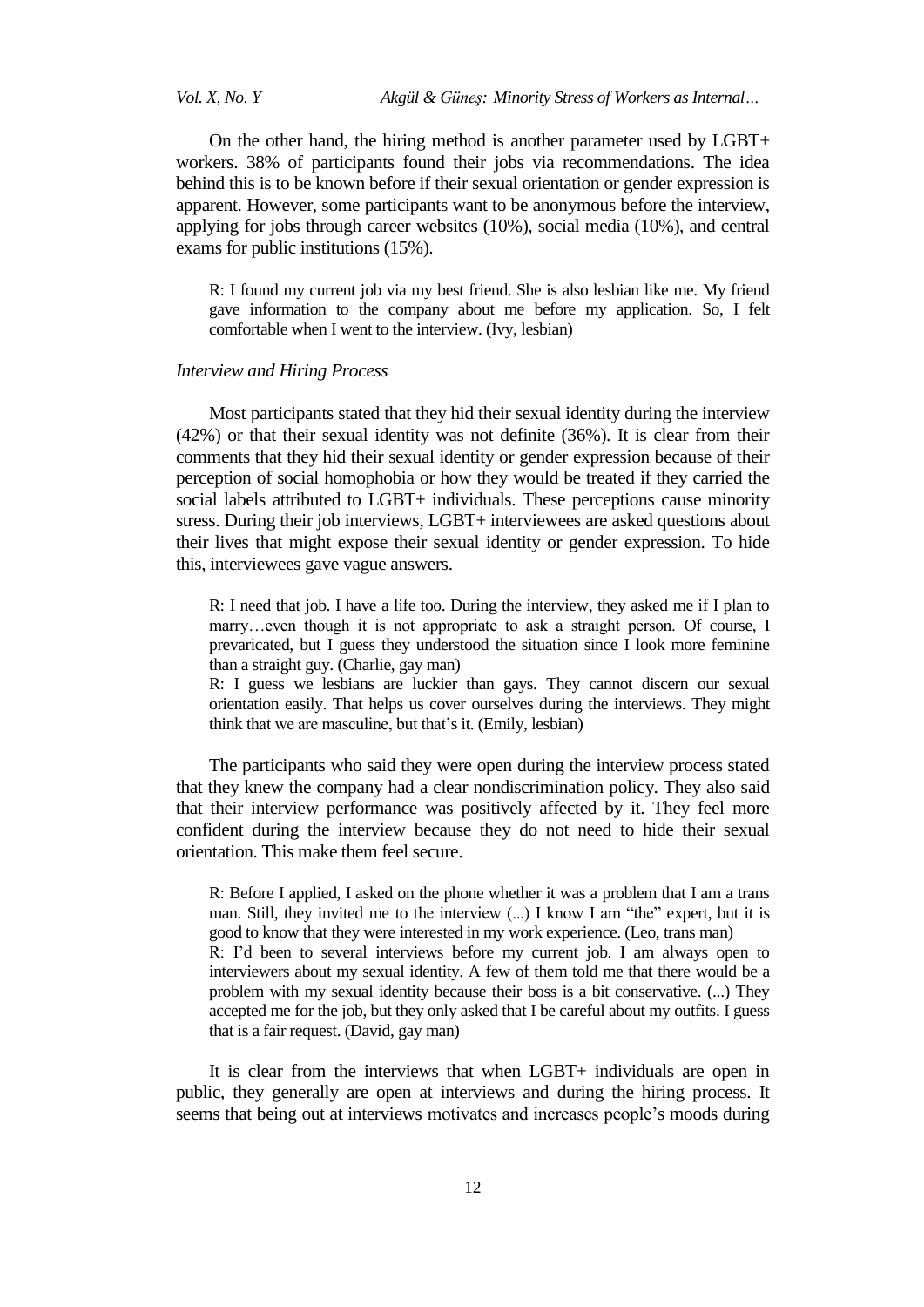the interview process. However, if they decide to hide their identity during the hiring process, the application methods used are generally anonymous, such as career websites or e-mails.

R: I never tell them my sexual orientation at the beginning. If they understand later, maybe I'll explain - but not at the beginning. This will eventually affect their behavior towards me. So, I don't want to be judged. To maintain that secrecy, I usually apply for jobs via career websites like Kariyer.net. It is so easy to hide your sexual orientation. They invite you according to your abilities. No judgment. (John, gay man)

Finally, participants were asked what they thought about the video sent to them. Their standard answer was that this is the normal situation. Nearly every interviewer does the same thing in Turkey. They have not faced this kind of situation before, but they all agreed that this is the usual response in Turkey.

#### *Working Area Attitudes*

l

The minority stress does not finish once the interview is over for the LGBT+ individuals. It is just starting. , The openness of one's sexual orientation or gender expression at work may cause stress that might affect the performance of an LGBT+ worker. In all, 25% of participants responded that they are never out at the workplace, and 27% of them said they could be out to the colleagues they trust once they have established a relationship with them. Another 19% said that they never tell their directors or supervisors. Only 10% of the participants said they could be out to everyone in the workplace. Nevertheless, some of these respondents said this only happened when there was a nondiscrimination policy.

R: It is an unfortunate situation that I cannot be myself at the workplace. I know that my colleagues make fun of me because of it. Or gossip behind my back. I don't want to be a person who has a target on their back. So, I decided not to tell anyone. But someday, when I get used to them and learn their opinions about queer people, why not? I'll tell my colleagues… But never my director, of course. I am pretty sure that will affect my promotion prospects. (Charlie, gay man)

R: I cannot hide my sexual identity, even if I wanted to hide. It is apparent that I am trans. I have a blue ID card<sup>4</sup>, but my outside looks like a woman. I have not finished my legal transition process then I'll get my new genderless ID card. Everything is happening in front of their eyes. So, I have to be out. At first, I felt the tension in the office. Sometime later, they accepted or got used to the situation. Now sometimes, I feel touchy about jokes, but generally, we're ok. (Olivia, trans woman)

These responses show that LGBT+ workers are not necessarily discriminated against by their colleagues but worry that they will be. Minority stress issues show their effects in this matter too. Their sexual identity or gender expression might cause proximal minority stress, affecting their work performance. It is also

<sup>4</sup> Former Turkish ID cards were different for each gender. Pink for women and blue for men. Today those ID cards have been changed.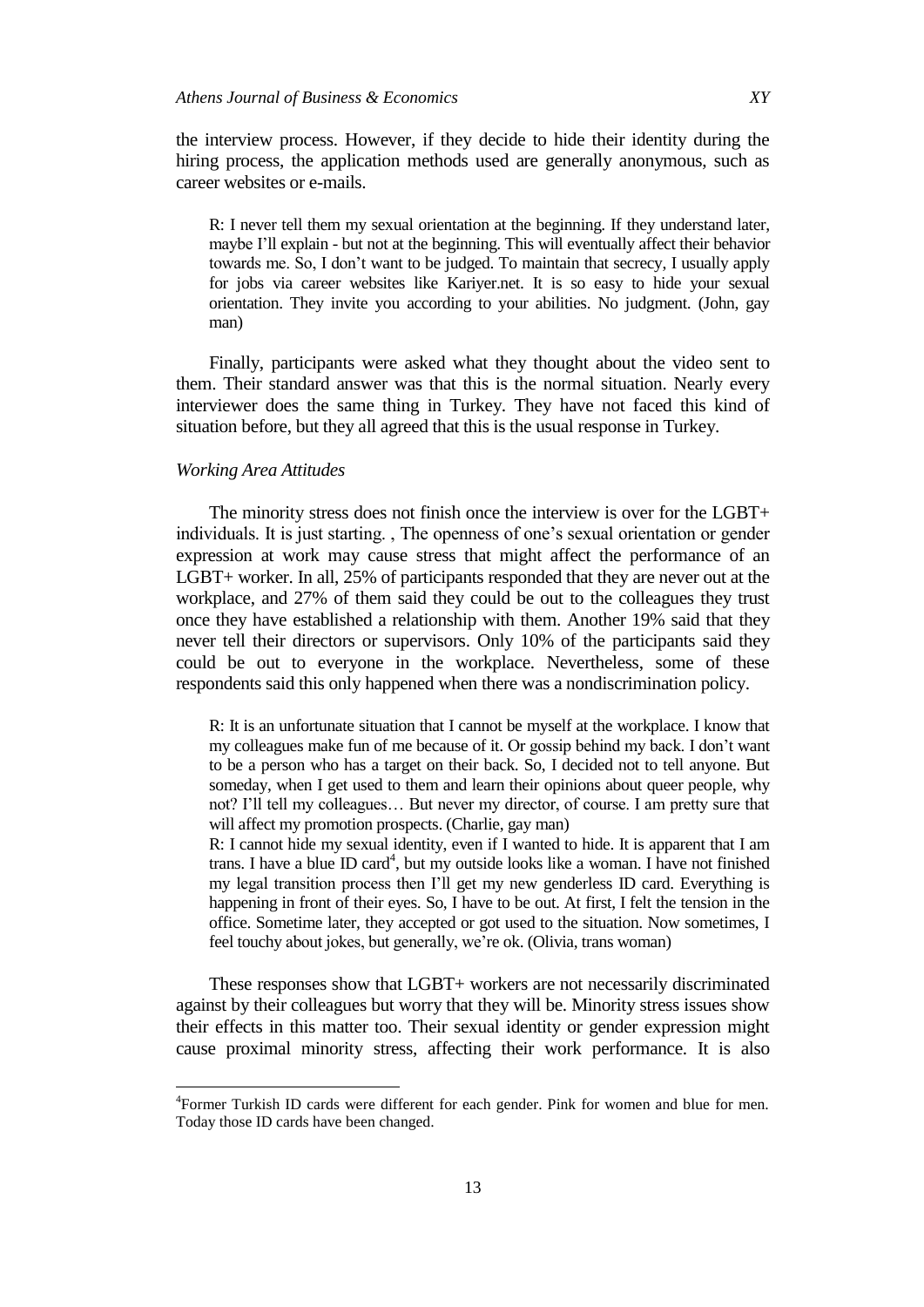essential that LGBT+ workers want to be part of the company's social activities with their partners. This might be possible with the LGBT+ friendly companies, but otherwise, it creates an awkward situation; workers do not want to expose their private life to their colleagues in that manner.

R: When our company has a picnic, I cannot bring my partner, of course. Still, my supervisor doesn't know that I am gay. Just a few of my office mates. But I cannot imagine that I brought my boyfriend to the picnic, hand in hand? No way… (Jack, gay man)

R: I am trans, and my company is aware of this. They give me every support they can give. Moreover, I can bring my partner to the company activities because I know that all of my co-workers are LGBT+ friendly. (Leo, trans man)

# *General Company Attitudes towards LGBT+*

Companies establish orientation programs when their new employees start their work. Participants were asked whether their company offered this kind of orientation. If the answer was yes, they were asked whether the information was offered about LGBT+ people and nondiscrimination policy. In all, 75% said that even if they had an orientation program, nondiscrimination at the workplace was not mentioned. However, this does not mean that these companies are anti-LGBT+, only that they do not place importance on nondiscrimination.

R: When I first started my job, they took me to the orientation program. The topics discussed were on everything I could see. Even how to use a coffee machine. But not a word about nondiscrimination… (Noah, pansexual)

R: Yes, we have nondiscrimination rules, but not in Turkey. My company is working overseas and nearly all countries except for Turkey have nondiscrimination rules. But not here. This is not the company's fault. Even laws don't recognize us; how can they? So, I am not angry with them. (Sally, lesbian)

Only 19% of participants said their company had a written code about nondiscrimination. In all, 10% of respondents who gave this answer work at international companies. Furthermore, 11% of the participants who work for international companies said there is an ethical code about nondiscrimination at the international level, but not in Turkey. Another essential issue in minority stress is existing sexual identity or gender expression discrimination. We asked participants whether they experienced any discrimination because of their sexual identity or gender expression. In all, 33% said that they had experienced sexual or gender expression discrimination.

R: Everything was ok before my friends at the office found out that I am intersex. Then, they started to make fun of me. We have a Facebook group. Some of my friends send queer jokes or caricatures via that group. This is so embarrassing. Finally, I got out of that group. (Ava, intersex)

R: I am trans, completed my transition 2 years ago, and am now legally and physically a woman. At the office, some of my friends insistently ask me about my surgeries, process, pills that I've taken…They want to see my ID, and so on…I don't want to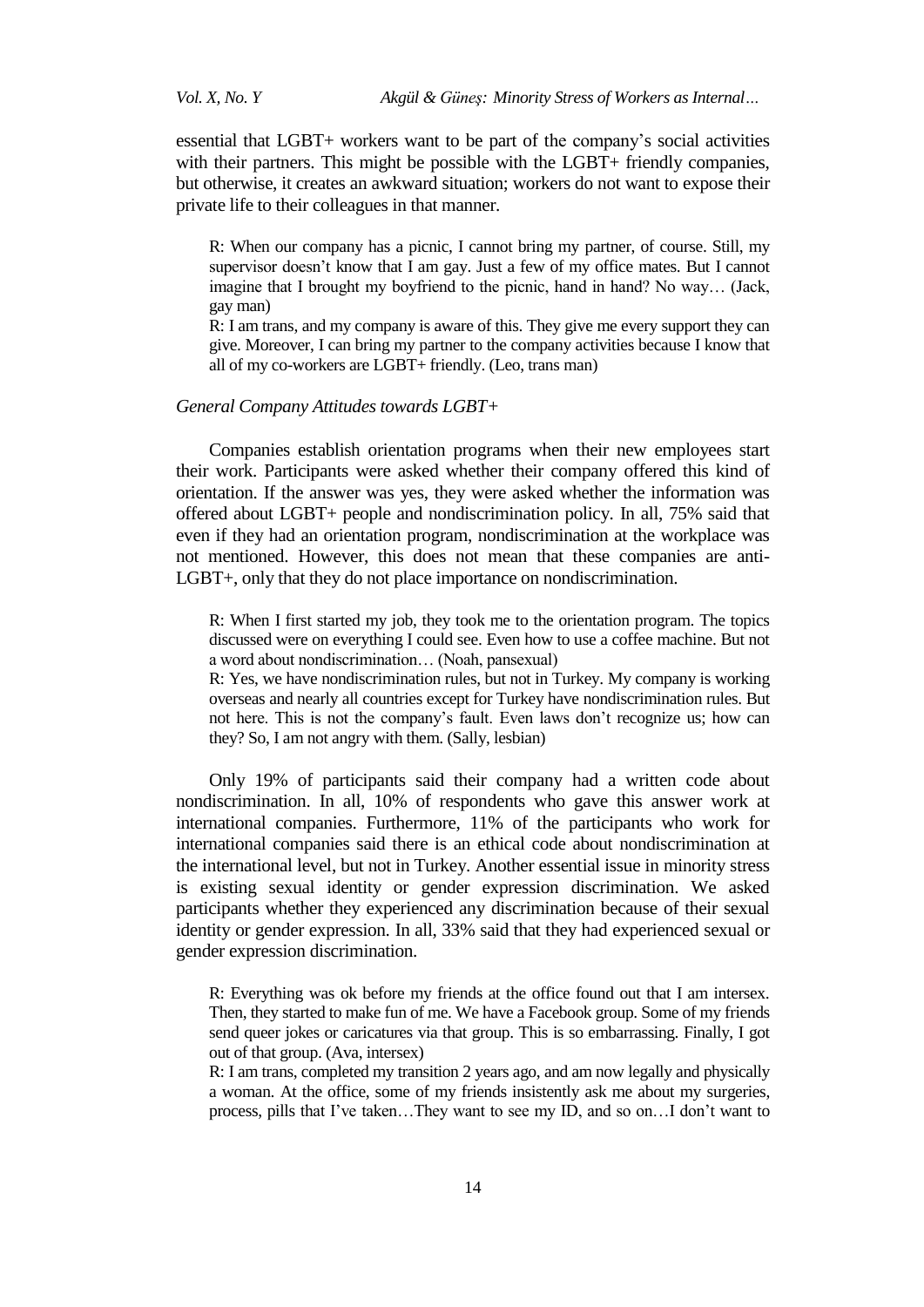explain these things to them. That's my private area. I want to be treated normally. (Olivia, trans woman)

LGBT+-friendly companies are more flexible about discrimination problems at the workplace. Only 11% of participants said their companies are LGBT+ friendly, but 58%—a vast number—said their companies are anti-LGBT+ and conservative. The rest of the companies are neutral, or their opinions about LGBT+ are not prominent. As a result of these numbers, participants stated that they could not involve their partners in company activities. They are not seen as a family or a regular couple.

R: Our families were invited to the company's foundation day party. I brought my gay partner with me. My sexual identity is not known there. So, everyone thought that we were "friends". (Arthur, gay man)

R: For the annual company picnic, our families could come. My boss knows that I am a trans man. The day before the picnic, he asked me not to bring my partner to the picnic. He told me that this is a family event and we're not ordinary families. How can I love my company after this? (Henry, trans man)

#### **Discussion**

LGBT+ workers are invisible in Turkish work life. They hide behind a curtain because they are fearful of losing their jobs. Also, unemployed LGBT+ individuals hide behind the same curtain because they fear not finding a job. So, this research aims to investigate LGBT+ workers as internal customers and how their performance in the workplace is affected by minority stress. All over the world, LGBT+ individuals have these kinds of problems in the workplace (Ng and Rumens 2017, Pichler et al. 2017). Most previous studies regarding discrimination and harassment that LGBT+ workers face at the workplace show that this can be seen in many countries (Thompson and Figueroa 2020, Catalyst 2007, Liyanage and Adikaram 2019, Romanets 2014). The recent research reveals that LGBT+ workers face this discrimination and harassment because of their sexual identity, and this can be in any country like El Salvador (Thompson and Figueroa 2020), UK (Woodruffe and Bairstow 2013) and Sri Lanka (Liyanage and Adikaram 2019). This research enhances the ongoing debate about LGBT+ inclusion in workplaces by adding Turkish LGBT+ workers' problems to the literature.

LGBT+ has been a tense topic in Turkey. Because of the conservative government, LGBT+ individuals' visibility decreases day by day (Yenilmez 2021). Talking about their rights on legal grounds became nearly impossible for companies. The contribution of this study to the literature is addressing important discrimination areas that LGBT+ workers face in working life in Turkey. Being a minority in society creates stress on these individuals. So, this minority stress causes performance losses at work. This study sees employees as internal customers. It is employers' job to satisfy the internal customers to satisfy the external customers' (Waldo 1999). It can be seen that internal customers are the key factors of creating customer satisfaction. This study considers that it is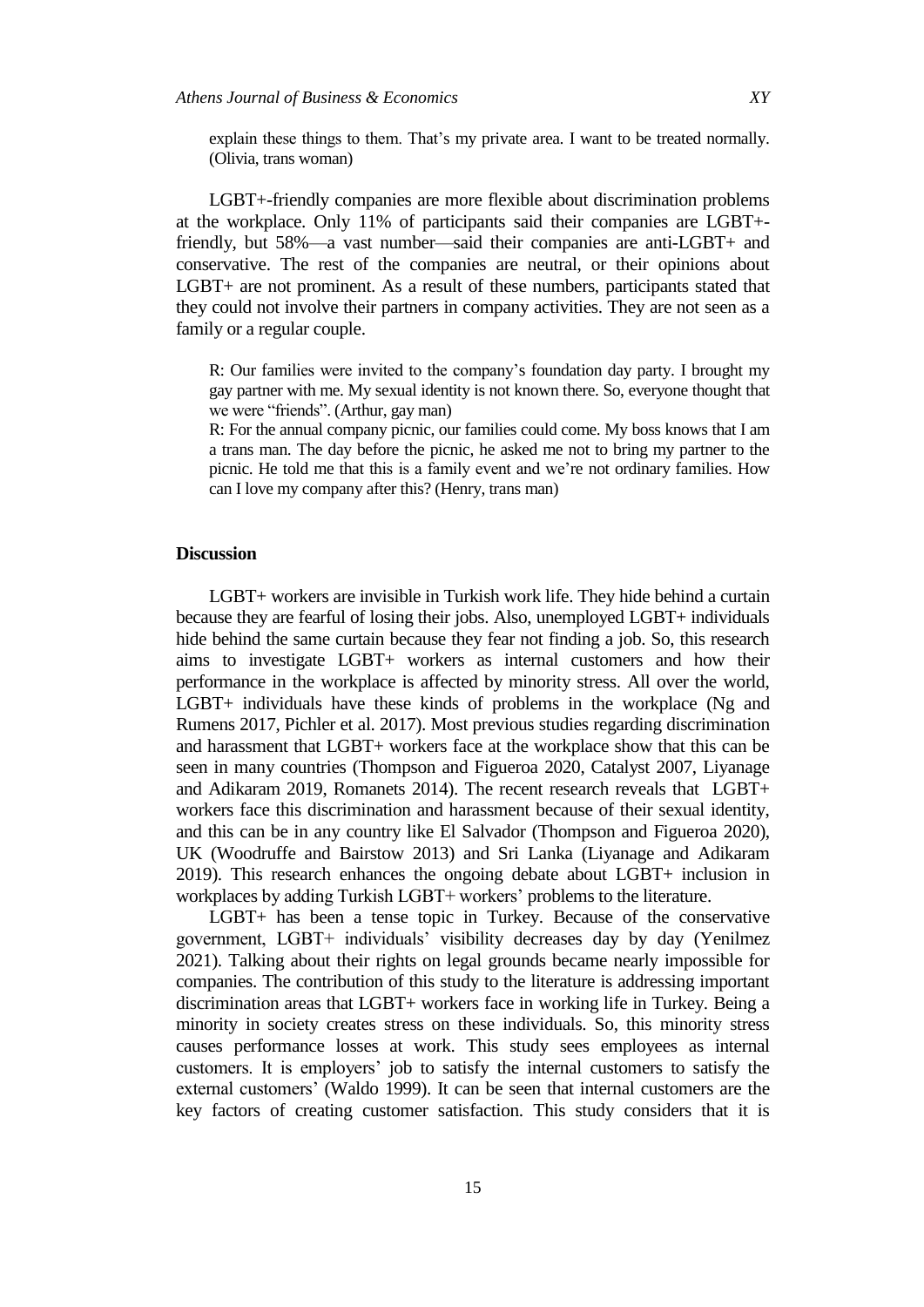important to reveal LGBT+ workers' workers' minority stress problems in Turkey to maintain the inclusiveness and diversity at the workplace.

This research believes that recognizing LGBT+ workers' challenges and bringing them together is the first step to maintain this inclusiveness and diversity. A few of the participants mentioned that they come together in their community except during the Pride Parade<sup>5</sup>, which is not a peaceful march anymore in Turkey. Therefore, no entity defends their rights and brings them together. To fight these discriminatory attitudes towards LGBT+ individuals, unionization must be considered. They should obtain social rights just like other workers, and forming a union may allow them to do so. Current labor unions do not oversee LGBT+ rights or have any agenda on creating LGBT+-friendly policies. They ignore them as workers. Therefore, a labor union that specifically defends LGBT+ rights is urgently needed. Furthermore there is a lack of laws that protect the working life of LGBT+ individuals. Although there are laws regulating gender discrimination in the workplace, no laws regulate sexual orientation or gender identity discrimination. These individuals are also hesitant about seeking justice in the courts because they fear prejudice from the lawyers and judges. Therefore, it is essential to increase non-discriminatory laws in order to maintain LGBT+ workers' confidence.

As mentioned, most Turkish organizations have a heterosexist point of view in every aspect of their work. They want distinct gender roles and cannot tolerate sexual identity or gender expression other than heterosexuality and cisgenderism. This marginalizes LGBT+ workers (Bowleg et al. 2008), who face discrimination and ostracization in the form of homophobia and transphobia. This causes stress in the workplace and yields minority stress. All workers in an organization are also internal customers, and all customers, including internal customers, should be made happy to maintain the organization's success. Internal customers who face workplace stress, especially minority stress, cannot be happy in the workplace.

#### **Conclusion**

 $\overline{\phantom{a}}$ 

The initial purpose of this research was to explore LGBT+ individuals' workplace satisfaction as internal customers via the theory of minority stress. The findings highlight that LGBT+ individuals generally prefer not to be out at their workplaces because of internalized homophobia, perceived stigma, and prejudiced events about their sexual and gender expression. This veiled discrimination manifests itself through LGBT+ individuals making themselves invisible at the workplace and experiencing verbal harassment, threatening, gossiping and stonewalls for promotion and exclusion. To not be confronted with this, LGBT+ workers prefer to be invisible. It seems that lesbians, bisexuals, and asexuals find it easier to hide their sexual identity. However, gay and trans individuals have difficulties hiding their gender expression and sexual identity during the

<sup>&</sup>lt;sup>5</sup>Pride Parade which is also known as pride march is a worldwide outdoor event for social acceptance, legal rights, achievements, and pride of LGBT+ community. This event occurs annually, often late June.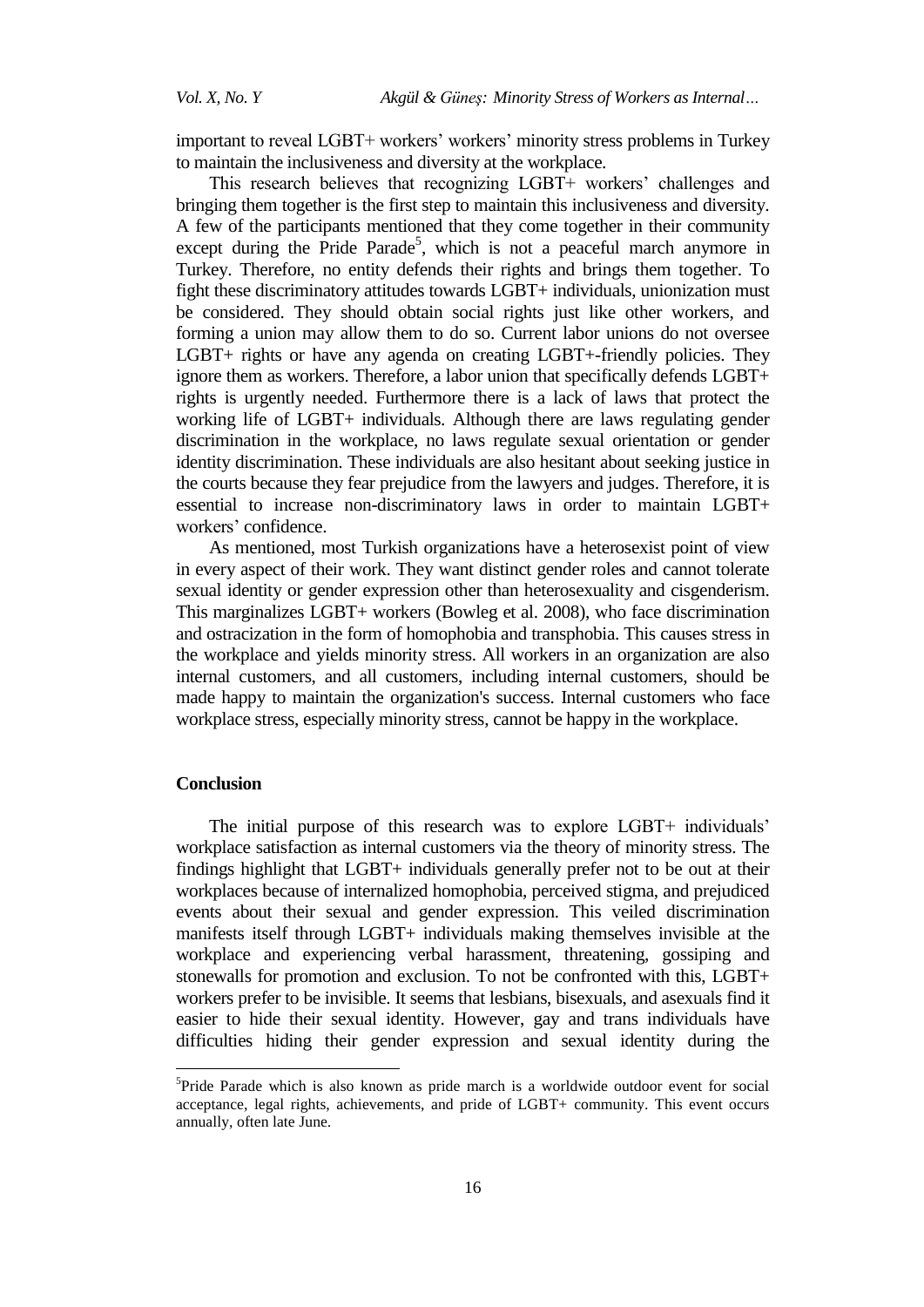application, interview, and working stages. Participants faced homophobia and discrimination because of being out. Figure 2 shows that every aspect of being out to the companies' companies' attitudes towards LGBT+ individuals. If they are LGBT+-friendly companies, the workers are relieved and can be themselves. They do not need to play a role, so this affects their working performance. It is evident from the results that LGBT+ workers have jobs in nearly all areas, such as bluecollar workers, doctors, civil servants, university academics, and teachers. As internal customers, LGBT+ individuals should not be excluded from the performance support.

This research will serve as a base for future studies in Turkey about LGBT+ workers. Perhaps this work can break the taboo of talking about sexual identity and gender orientation in the workplace. This research also has raised many questions on LGBT+ individuals' needs that need to be further investigated. Further research on LGBT+ workers' rights may offer peace of mind to LGBT+ people in their work lives. What is needed is a research group formed from several institutions, such as universities and other NGOs that create solutions to this blockade.

# *Managerial Implication*

This study addresses significant implications for practitioners, especially for human resources managers. It is hard to hire LGBT+ individuals at companies because of their country's ongoing conservative and heteronormative perspective. Just a few companies recognize them and accept their sexual identity. In organizations, these employees face discrimination, unequal treatment, and harassment as minority groups. Managers need to make provisions to maintain inclusivity and fairness in the workplace. Managers or owners of the companies must create policies. Counselling systems or psychological educations have to be provided for these employees. It is well known that satisfied internal customers make external customers satisfied. HRC's yearly CEI report reveals that most successful companies listed in Fortune 1000 recognize LGBT+ workers, and in 2020, 13 companies in the first 20 of Fortune 1000 got 100 points on CEI scale (Human Rights Campaign Foundation 2020) (in 2019, there are 12 companies who get 100 points in first 20 of Fortune 1000) (Human Rights Campaign Foundation 2019). Companies like Apple, Exxon Mobil, AT&T, Amazon, and Walgreen care about their LGBT+ workers and yet they are financially and socially very successful. This study tries to help overcome the biases and prejudices about LGBT+ workers in Turkey and show the companies, especially the managers what these employees feel about this minority stress, because they exist and they cannot be ignored as workers.

# *Research Limitations*

One of the main limitations is that LGBT+ people in Turkey did not want to participate in academic research for fear it would expose them. To accommodate these fears and ensure honest answers, interviews were conducted via phone. For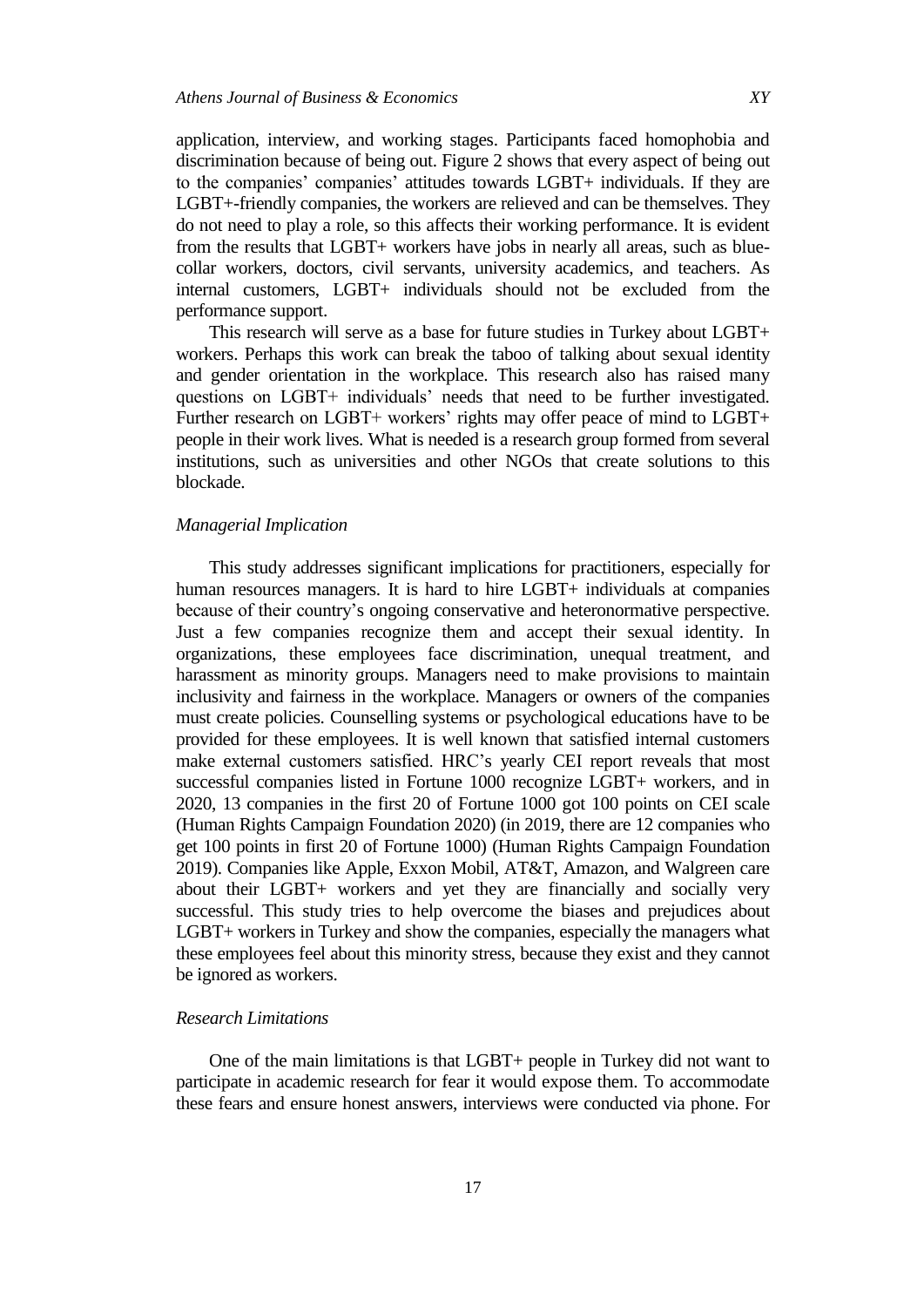further research, interviewees who accept face-to-face interviews will be looked for. In addition, we could not ask the health support questions of HRC's index because Turkey's laws do not include separate legal regulations for LGBTQ.

# **References**

- American Psychological Association (2018) *Sexual orientation, gender, identity and socioeconomic status factsheet*. Retrieved from: https://www.apa.org/pi/ses/resource spublications/factsheet-lgbt.pdf. [Accessed 10 August 2018]
- Badgett MVL (2012) *Testimony on S.811, The employment non-discrimination act of 2011*. Williams Institute.
- Bai B, Brewer KP, Sammons G, Swerdlow S (2006) Job satisfaction, organizational commitment, and internal service quality: a case study of Las Vegas hotel/casino industry. *Journal of Human Resources in Hospitality and Tourism* 5(2): 37–54.
- Başkale H (2016) *Nitel Araştırmalarda Geçerlik, Güvenirlik ve Örneklem Büyüklüğünün Belirlenmesi*. (Determination of validity, reliability and sample size in qualitative research). *Dokuz Eylül Üniversitesi Hemşirelik Fakültesi Elektronik Dergisi* 9(1): 23–28.
- Berry LL (1981) The employee as customer. *Journal of Retail Banking* 3(1): 33–40.
- Berry LL (2002) Relationship marketing of services perspectives from 1983 and 2000*. Journal of Relationship Marketing* 1(1): 59–77.
- Bowleg L, Brooks K, Ritz SF (2008) Bringing home more than a paycheck. *Journal of Lesbian Studies* 12(1): 69–84.
- Brooks VR (1981). *Minority stress and lesbian women*. Free Press.
- Burchiellaro O (2021) Queering control and inclusion in the contemporary organization: on ‗LGBT-friendly control'and the reproduction of (queer) value. *Organization Studies* 42(5): 761–785.
- Catalyst (2007) *Catalyst releases initial report on lesbian, gay, bisexual, and transgender (LGBT) inclusion in the workplace*. Catalyst.
- Conduit J, Matanda MJ, Mavondo FT (2014) Balancing the act: the implications of jointly pursuing internal customer orientation and external customer orientation. *Journal of Marketing Management* 30(13–14): 1320–1352.
- Doğan ET (2015) İşgücü piyasasında cinsel yönelim ve cinsiyet kimliği ayrımcılığının sosyal politika açısından değerlendirilmesi. (Evaluation of sexual orientation and gender identity discrimination in the labor market in terms of social policy). In Y Tar (ed.), *Çalışma Hayatında Ayrımcılık ve Ayrımcılığa Karşı Mücadele,* 57–76. Ankara: Kaos GL, Ankara.
- Dohrenwend BP, Levav I, Shrout PE, Schwartz S, Naveh G, Link BG, et al. (1992) Socioeconomic status and psychiatric disorders: the causation-selection issue. *Science* 255(5047): 946–952.
- Eichorn FL (2004) Internal customer relationship management (IntCRM): a framework for achieving customer relationship management from the inside out. *Problems and Perspectives in Management* 2(1): 154–177.
- Grace D, King C, Iacono JL (2017) Workplace relationship cohesion: an internal customers' perspective. *Journal of Service Theory and Practice* 27(1): 129–150.
- Grant JM, Mottet LA, Tanis J, Harrison J, Herman JL, Keisling M (2011) *Injustice at every turn: a report of the National Transgender Discrimination Survey*. Washington, DC: National Center for Transgender Equality and National Gay and Lesbian Task Force.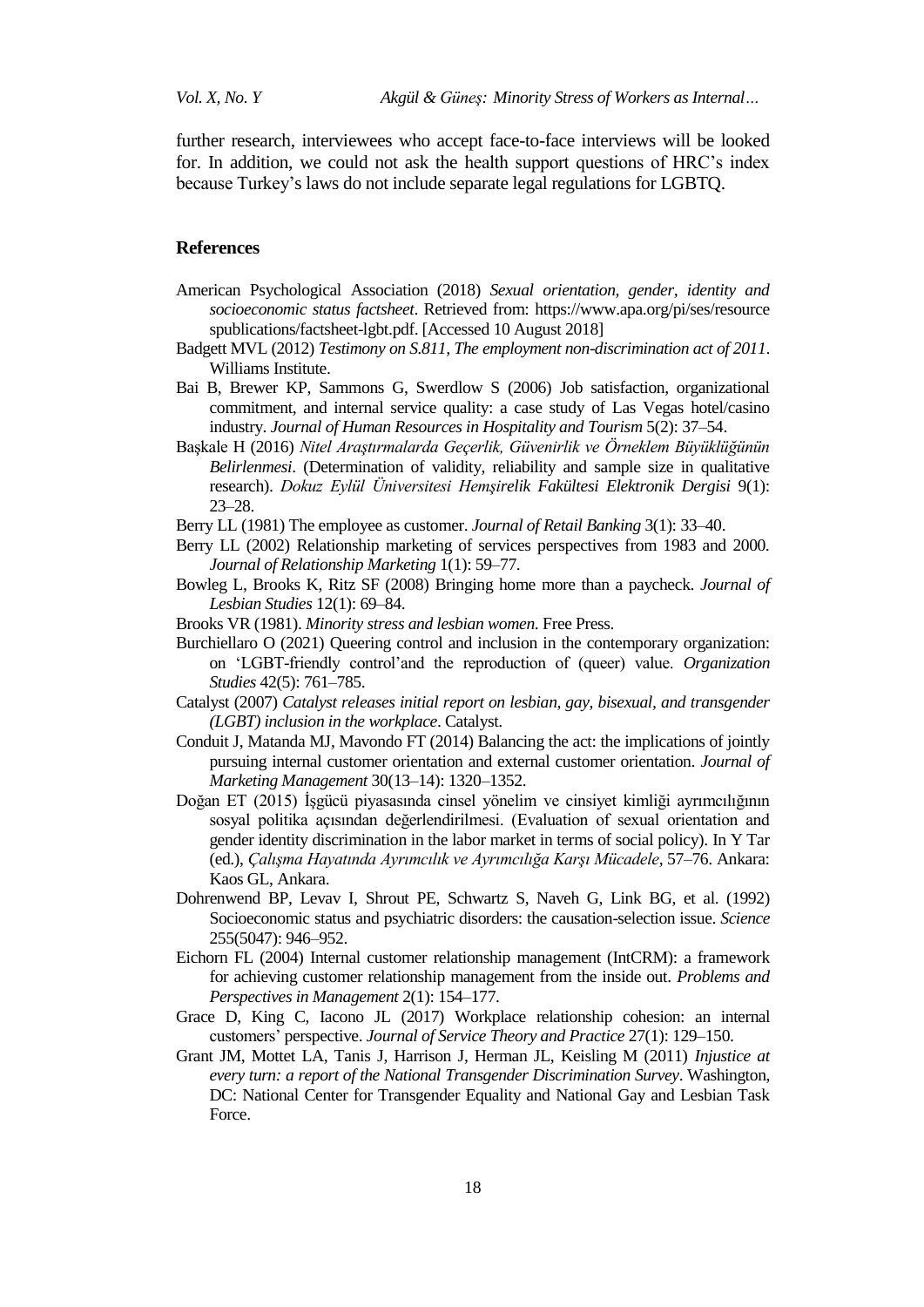- Greene WE, Walls GD, Schrest LJ (1994) Internal marketing: the key to external marketing success. *Journal of Services Marketing* 8(4): 5–13.
- Griffith KH, Hebl MR (2002) The disclosure dilemma for gay men and lesbians: "coming out" at work. *Journal of Applied Psychology* 87(6): 1191–1199.
- Güven M, Bakan İ, Yeşil S (2005) Çalışanların iş ve ücret tatmini boyutlarıyla demografik özellikler arasındaki ilişkiler: Bir alan çalışması. (Relationships between employee job and wage satisfaction dimensions and demographic characteristics: a field study). *Yönetim ve Ekonomi: Celal Bayar Üniversitesi İktisadi ve İdari Bilimler Fakültesi Dergisi* (12): 127–152.
- Herek GM, Garnets LD.(2007) Sexual orientation and mental health. *Annual Review of Clinical Psychology* 3(1): 353–375.
- Human Rights Campaign Foundation (2019) *Corporate equality index, 2019: rating workplaces on lesbian, gay, bisexual, transgender and queer equality*. Human Rights Campaign Foundation.
- Human Rights Campaign Foundation (2020) *Corporate equality index, 2020: rating workplaces on lesbian, gay, bisexual, transgender and queer equality*. Human Rights Campaign Foundation.
- Irvine A, Drew P, Sainsbury R (2013) 'Am I not answering your questions properly?' Clarification, adequacy and responsiveness in semi-structured telephone and face-toface interviews. *Qualitative Research* 13(1): 87–106.
- Kagnicioglu H (2002) Günümüz işletmelerinin yaşam anahtarı: müşteri odaklılık*.* (The key to life of today's businesses: customer focus). *Ege Academic Review* 2(1): 78–90.
- Kaos GL (2017) *Situation of lesbian, gay, bisexual, transgender and intersex employees in private sector in Turkey*. Ankara: Kaos GL.
- Lings IN (2004) Internal market orientation: construct and consequences. *Journal of Business Research* 57(4): 405–413.
- Liyanage DM, Adikaram A (2019) Accepting or rejecting the label: how gay employees cope with harassment at work. *Gender in Management* 34(8): 644–664.
- Meyer IH (1995) Minority stress and mental health in gay men. *Journal of Health and Social Behavior* 36(1): 38–56.
- Meyer IH (2003) Prejudice, social stress, and mental health in lesbian, gay, and bisexual populations: conceptual issues and research evidence. *Psychological Bulletin* 129(5): 674–697.
- Meyer IH (2013) Prejudice, social stress, and mental health in lesbian, gay, and bisexual populations: conceptual issues and research evidence. *Psychology of Sexual Orientation and Gender Diversity* 1(S): 3–26.
- Miles MB, Huberman M, Saldana J (2014) Qualitative data analysis: a method sourcebook. 3rd Edition. USA: SAGE Publications.
- Milliken PJ, Schreiber R (2012) Examining the nexus between grounded theory and symbolic interactionism. *International Journal of Qualitative Methods* 11(5): 684– 696.
- Munro V, Arli D (2020) Corporate sustainable actions through United Nations sustainable development goals: the internal customer's response. *International Journal of Nonprofit and Voluntary Sector Marketing* 25(3): e1660.
- Newman JC, Des Jarlais DC, Turner CF, Gribble J, Cooley P, Paone D (2002) The differential effects of face-to-face and computer interview modes. *American Journal of Public Health* 92(2): 294–297.
- Ng ES, Rumens N (2017) Diversity and inclusion for LGBT workers: current issues and new horizons for research. *Canadian Journal of Administrative Sciences/Revue Canadienne des Sciences de l'Administration* 34(2): 109–120.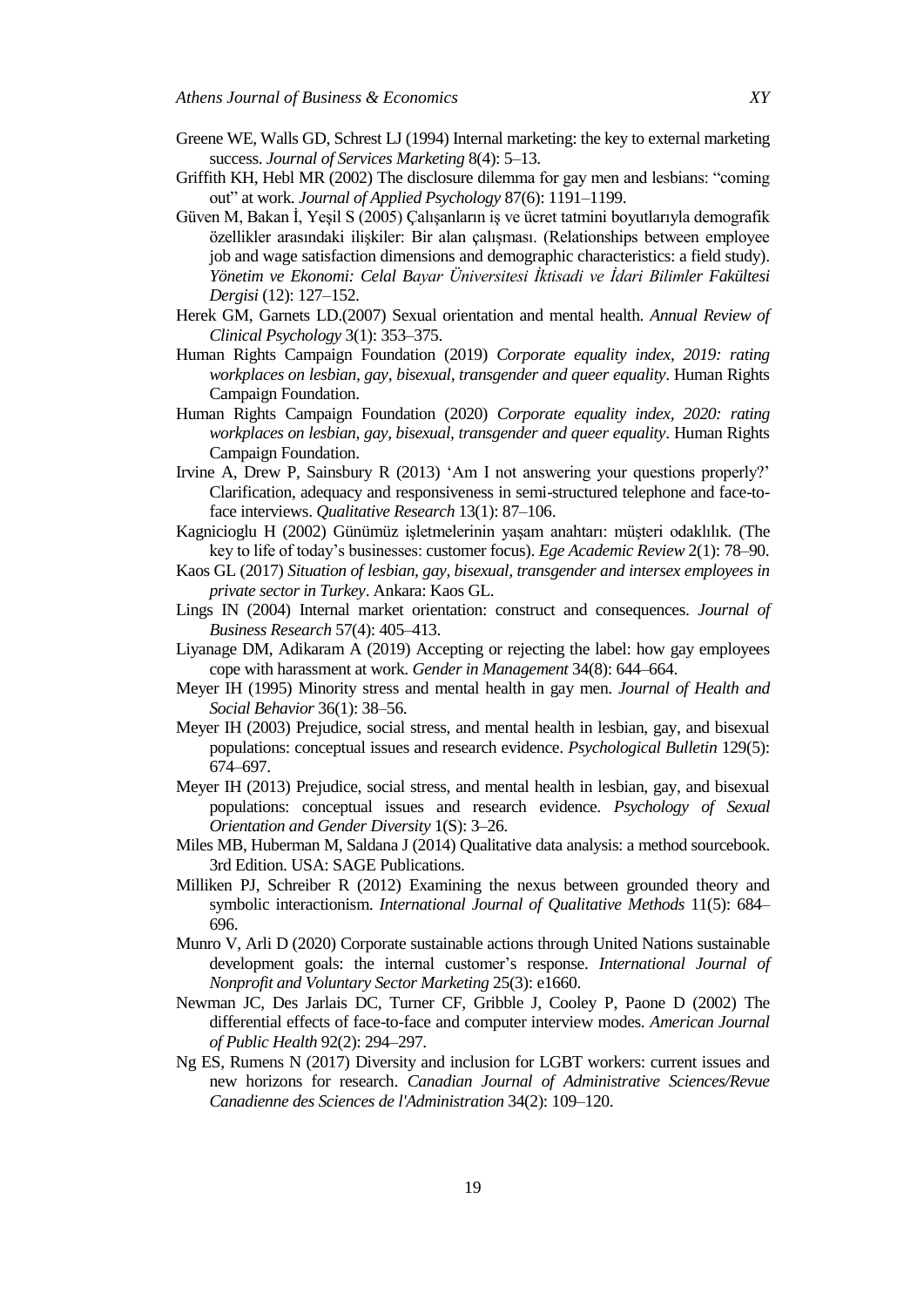- Øgaard T, Marnburg E, Larsen S (2008) Perceptions of organizational structure in the hospitality industry: consequences for commitment, job satisfaction and perceived performance. *Tourism Management* 29(4): 661–671.
- Öner A (2015) *Beyaz yakalı eşcinseller, işyerinde cinsel yönelim ayrımcılığı ve mücadele stratejileri*. (White collar homosexuals, sexual orientation discrimination in the workplace and struggle strategies). İstanbul: İletişim Yayınları.
- Öner A (2017) Beyaz yakali lezbiyen ve gey bireylerin iş yerinde karşilaştiklari cinsel yönelim ayrimciliğinin etkileri. (The effects of sexual orientation discrimination encountered by white collar lesbian and gay individuals at work). *Türk Tabipleri Birliği Mesleki Sağlık ve Güvenlik Dergisi (MSG)* 17(64): 29–36.
- Opall BS (2021) Motives in creating an LGBTQ inclusive work environment: a case study. *Qualitative Research in Organizations and Management: An International Journal* 16(1): 237–260.
- Özbek Ç (2017) Ayrımcılıkla mücadelenin kamusallığı: LGBT, hareket ve örgütlülük. (Publicity of non-discrimination: LGBT, movement and organization). *Toplum ve Demokrasi Dergisi* 11(24): 141–165.
- Özkan M (2016) Türk muhafazakarlığı: siyasal bir gelenek (mi)? (Turkish conservatism: a political tradition?) *Akademik Hassasiyetler* 3(5): 1–17.
- Pichler S, Ruggs E, Trau R (2017) Worker outcomes of LGBT-supportive policies: a cross-level model. *Equality, Diversity and Inclusion: An International Journal* 36(1): 17–32.
- Rafiq M, Ahmed PK (2000) Advances in the internal marketing concept: definition, synthesis and extension. *Journal of Services Marketing* 14(6): 449–462.
- Ragins BR (2004) *Sexual orientation in the workplace: the unique work and career experiences of gay, lesbian and bisexual workers. In research in personnel and human resources management*. Emerald Group Publishing Limited.
- Ragins BR, Cornwell JM (2001) Pink triangles: antecedents and consequences of perceived workplace discrimination against gay and lesbian employees. *Journal of Applied Psychology* 86(6): 1244–1261.
- Ragins BR, Singh R, Cornwell JM (2007) Making the invisible visible: fear and disclosure of sexual orientation at work. *Journal of Applied Psychology* 92(4): 1103–1118.
- Romanets M (2014) Gender, politics and society in Ukraine. *Gender in Management* 29(6): 375–378.
- Sbaraini A, Carter SM, Evans RW, Blinkhorn A (2011) How to do a grounded theory study: a worked example of a study of dental practices. *BMC Medical Research Methodology* 11(Sep): 128.
- Smith NG, Ingram KM (2004) Workplace heterosexism and adjustment among lesbian, gay, and bisexual individuals: the role of unsupportive social interactions. *Journal of Counseling Psychology* 51(1): 57–67.
- Tang H, Yu W (2021) *LGBTQ inclusive workplaceclimate in China: a case study on the inclusion of LGBTQ groups in the workplace based on the organization's LGBTQ support policy, policy implementation and employees' understanding*. Sweden: Jönköping University.
- Tayar M (2017) Ranking LGBT inclusion: diversity ranking systems as institutional archetypes. *Canadian Journal of Administrative Sciences* 34(2): 198–210.
- Teddlie C, Yu F (2007) Mixed methods sampling a typology with example. *Journal of Mixed Methods Research* 1(1): 77–100.
- Tejeda MJ (2006) Non-discrimination policies and sexual identity disclosure: do they make a difference in employee outcomes? *Employee Responsibilities and Rights Journal* 18(1): 45–59.